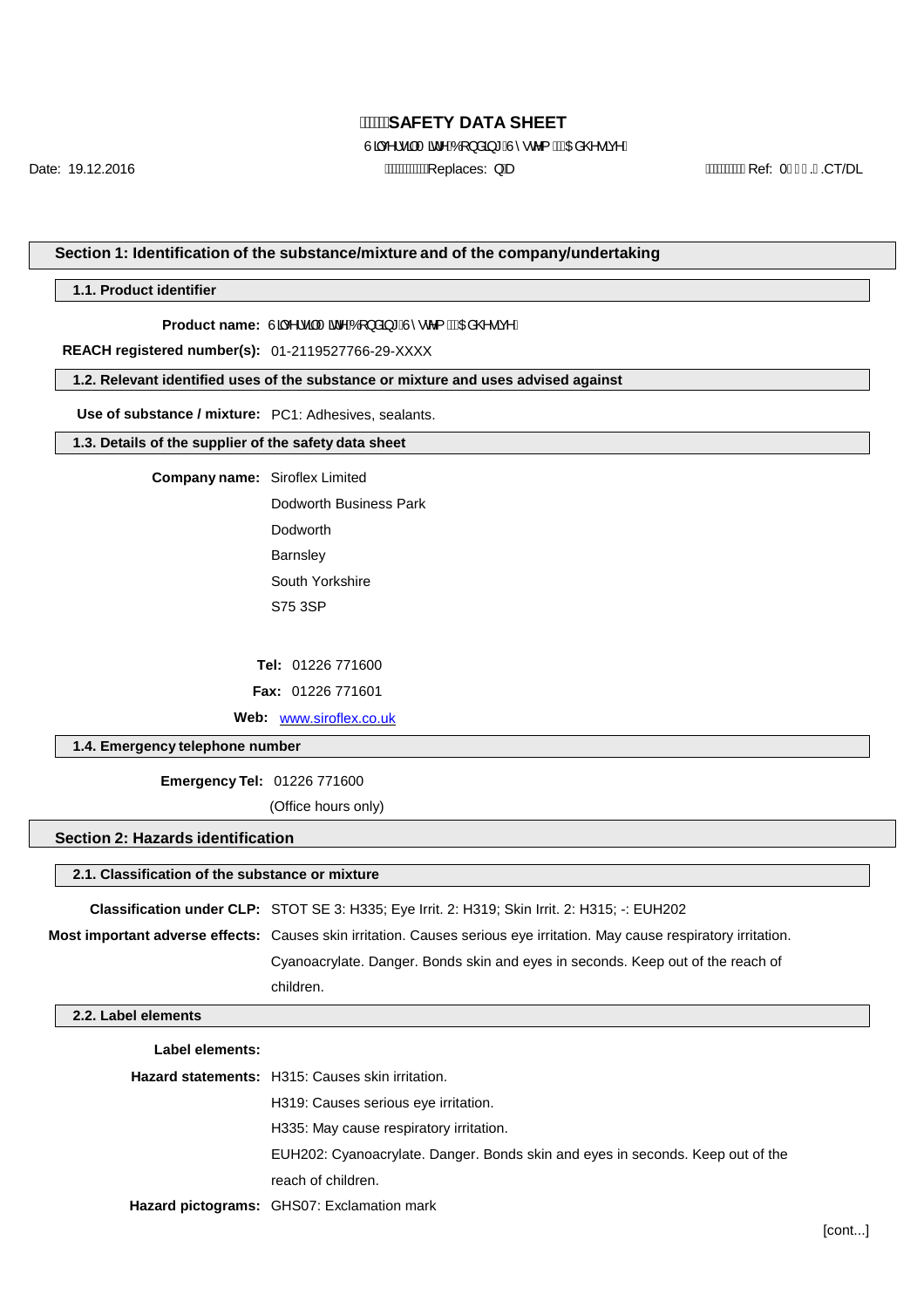ÁUa<sub>c</sub>∧¦•a ÁT ad ^ÁÓ [} å a \* ÁU ° c^{ ÁKCEa @ • a c^D

Date: 19.12.2016 **AWWWW.Communicates: DECLARGIST PECLARGIST PECLARGIST PECLARGIST PECLARGIST PECLARGIST PECLARGIST PECLARGIST PECLARGIST PECLARGIST PECLARGIST PECLARGIST PECLARGIST PECLARGIST PECLARGIST PERLETTION AND TRIS** 



| <b>Signal words: Warning</b> |                                                                                           |
|------------------------------|-------------------------------------------------------------------------------------------|
|                              | <b>Precautionary statements:</b> P261: Avoid breathing dust/fumes/gas/mist/vapours/spray. |
|                              | P271: Use only outdoors or in a well-ventilated area.                                     |
|                              | P280: Wear protective gloves/protective clothing/eye protection/face protection.          |
|                              | P304+340: IF INHALED: Remove person to fresh air and keep comfortable for breathing.      |
|                              | P305+351+338: IF IN EYES: Rinse cautiously with water for several minutes. Remove         |
|                              | contact lenses, if present and easy to do. Continue rinsing.                              |
|                              | P312: Call a POISON CENTER/doctor//if you feel unwell.                                    |
| 1.0. Otto - La - - - - - -   |                                                                                           |

**2.3. Other hazards**

PBT: This product is not identified as a PBT/vPvB substance.

#### **Section 3: Composition/information on ingredients**

#### **3.2. Mixtures**

#### **Hazardous ingredients:**

## ETHYL-2-CYANOACRYLATE

| <b>EINECS</b> | CAS       | PBT/WEL | <b>CLP Classification</b>                                          | Percent |
|---------------|-----------|---------|--------------------------------------------------------------------|---------|
| 230-391-5     | 7085-85-0 |         | Eye Irrit. 2: H319; STOT SE 3: H335;<br><b>Skin Irrit. 2: H315</b> | >90%    |

#### **Non-classified ingredients:**

#### HYDROQUINONE

| <b>EINECS</b> | CAS      | <b>CHIP Classification</b> | <b>CLP Classification</b>                                                   | Percent |
|---------------|----------|----------------------------|-----------------------------------------------------------------------------|---------|
| 204-617-8     | 123-31-9 |                            | Carc. 2: H351; Muta. 2: H341; Acute<br>Tox. 4: H302; Eye Dam. 1: H318; Skin | $< 1\%$ |
|               |          |                            | Sens. 1: H317; Aquatic Acute 1: H400                                        |         |

#### **Section 4: First aid measures**

#### **4.1. Description of first aid measures**

**Skin contact:** Remove all contaminated clothes and footwear immediately unless stuck to skin. Wash immediately with plenty of soap and water.

**Eye contact:** Bathe the eye with running water for 15 minutes. Consult a doctor.

**Ingestion:** Wash out mouth with water. Consult a doctor.

**Inhalation:** Remove casualty from exposure ensuring one's own safety whilst doing so. Consult a doctor.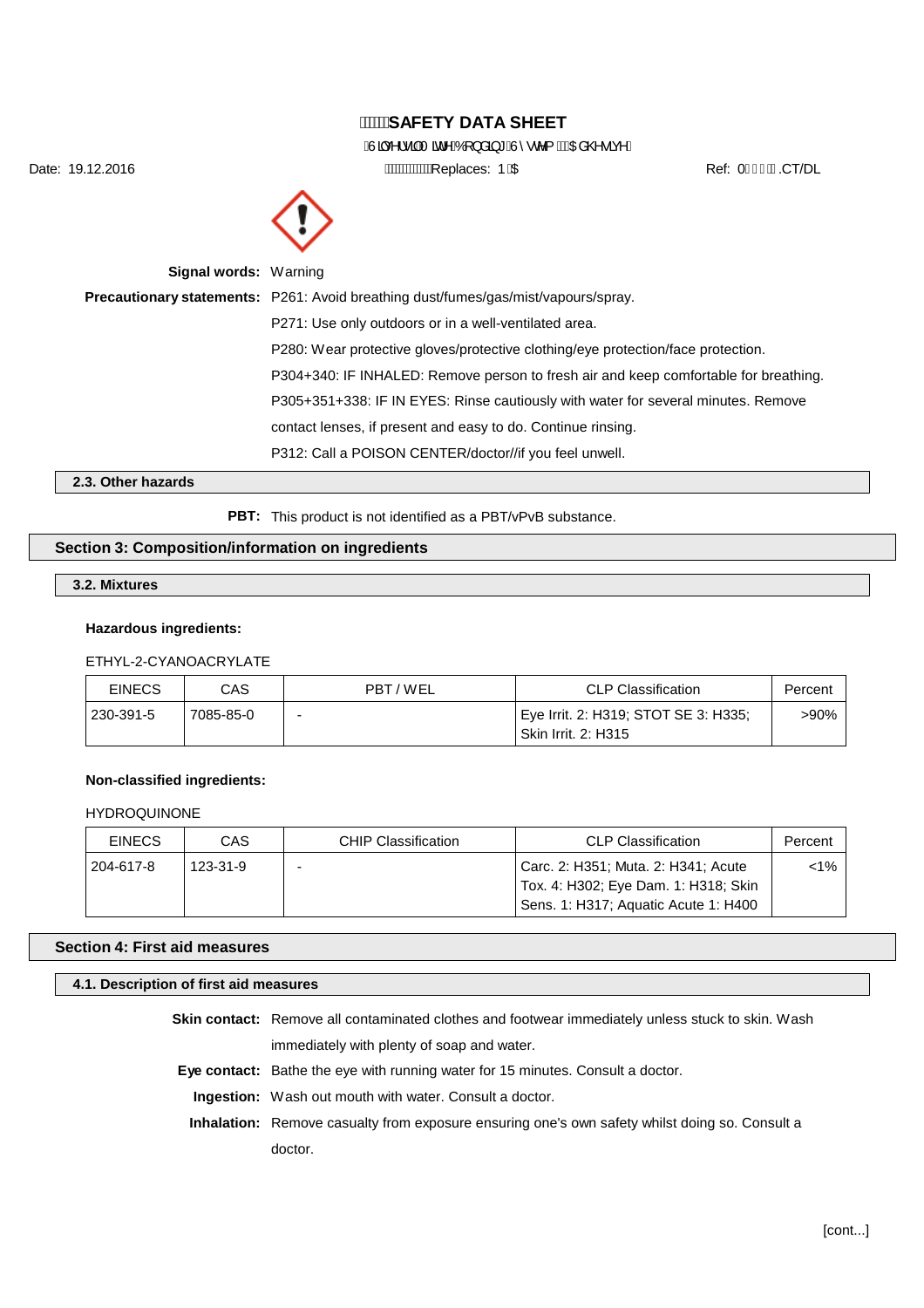#### Auac^I•aATad^AOT}åa \* Au^•c^{ ACDa@•anD

Date: 19.12.2016 Replaces: QD Ref: 0.CT/DL

#### **4.2. Most important symptoms and effects, both acute and delayed**

**Skin contact:** There may be irritation and redness at the site of contact.

**Eye contact:** There may be irritation and redness. The eyes may water profusely.

**Ingestion:** There may be soreness and redness of the mouth and throat.

**Inhalation:** There may be irritation of the throat with a feeling of tightness in the chest. Exposure may cause coughing or wheezing.

**Delayed / immediate effects:** Immediate effects can be expected after short-term exposure.

#### **4.3. Indication of any immediate medical attention and special treatment needed**

**Immediate / special treatment:** Eye bathing equipment should be available on the premises.

#### **Section 5: Fire-fighting measures**

**5.1. Extinguishing media**

**Extinguishing media:** Suitable extinguishing media for the surrounding fire should be used. Use water spray

to cool containers.

## **5.2. Special hazards arising from the substance or mixture**

**Exposure hazards:** In combustion emits toxic fumes.

#### **5.3. Advice for fire-fighters**

**Advice for fire-fighters:** Wear self-contained breathing apparatus. Wear protective clothing to prevent contact with skin and eyes.

#### **Section 6: Accidental release measures**

#### **6.1. Personal precautions, protective equipment and emergency procedures**

**Personal precautions:** Refer to section 8 of SDS for personal protection details. If outside do not approach from downwind. If outside keep bystanders upwind and away from danger point. Mark out the contaminated area with signs and prevent access to unauthorised personnel. Turn leaking containers leak-side up to prevent the escape of liquid.

#### **6.2. Environmental precautions**

**Environmental precautions:** Do not discharge into drains or rivers. Contain the spillage using bunding.

#### **6.3. Methods and material for containment and cleaning up**

**Clean-up procedures:** Absorb into dry earth or sand. Transfer to a closable, labelled salvage container for disposal by an appropriate method.

#### **6.4. Reference to other sections**

**Reference to other sections:** Refer to section 8 of SDS.

#### **Section 7: Handling and storage**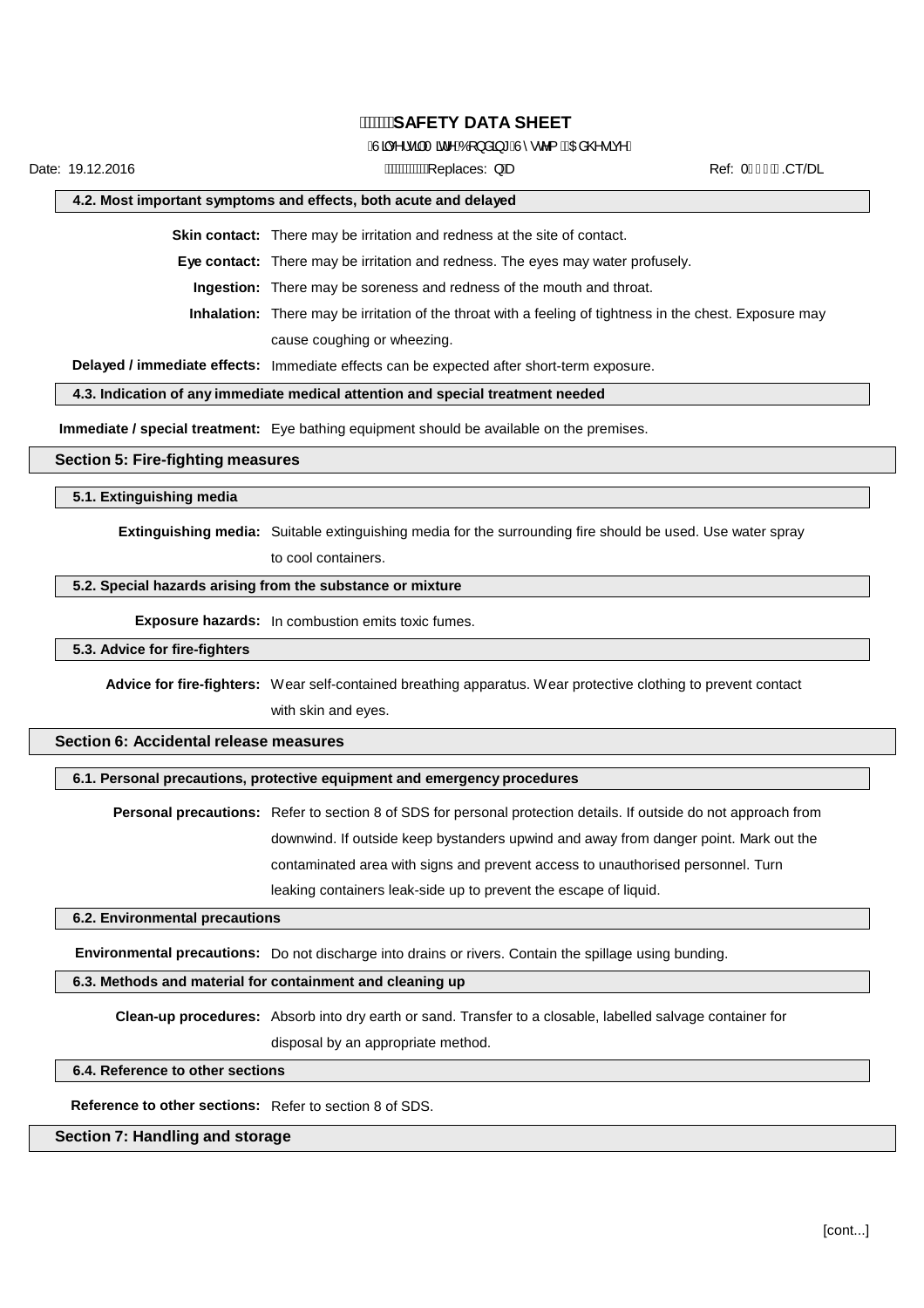## ÂJą̃ç^¦• ą̃AT ati^AÓ [} å aj \* ÂÙ ^• c^{ ACEa @ • aç^D

Date: 19.12.2016 **Date:** CT/DL AMAXWAXEDIACes: } Be **Ref: 0H** <del>C</del>ECT/DL

**7.1. Precautions for safe handling**

**Handling requirements:** Avoid direct contact with the substance. Ensure there is sufficient ventilation of the area.

Do not handle in a confined space. Avoid the formation or spread of mists in the air.

#### **7.2. Conditions for safe storage, including any incompatibilities**

**Storage conditions:** Store in a cool, well ventilated area. Keep container tightly closed.

**Suitable packaging:** Polyethylene.

#### **7.3. Specific end use(s)**

**Specific end use(s):** No data available.

#### **Section 8: Exposure controls/personal protection**

**8.1. Control parameters**

#### **Hazardous ingredients:**

#### **ETHYL-2-CYANOACRYLATE**

| Workplace exposure limits: |            |                      | Respirable dust |              |
|----------------------------|------------|----------------------|-----------------|--------------|
| State                      | 8 hour TWA | 15 min. STEL         | 8 hour TWA      | 15 min. STEL |
| UΚ                         |            | $1.5 \text{ ma/m}$ 3 |                 |              |

#### **DNEL/PNEC Values**

**DNEL / PNEC** No data available.

#### **8.2. Exposure controls**

**Engineering measures:** Ensure there is sufficient ventilation of the area. **Respiratory protection:** Self-contained breathing apparatus must be available in case of emergency. **Hand protection:** Protective gloves. **Eye protection:** Safety glasses. Ensure eye bath is to hand. **Skin protection:** Protective clothing.

## **Section 9: Physical and chemical properties**

#### **9.1. Information on basic physical and chemical properties**

| State: Liquid                                  |                                      |
|------------------------------------------------|--------------------------------------|
|                                                | <b>Colour:</b> Colourless            |
|                                                | <b>Odour:</b> Characteristic odour   |
| <b>Evaporation rate:</b> No data available.    |                                      |
|                                                | <b>Oxidising:</b> No data available. |
| <b>Solubility in water:</b> Reacts with water. |                                      |
| Also soluble in: Acetone.                      |                                      |
| <b>Viscosity: Viscous</b>                      |                                      |
| Kinematic viscosity: 1200-1500                 |                                      |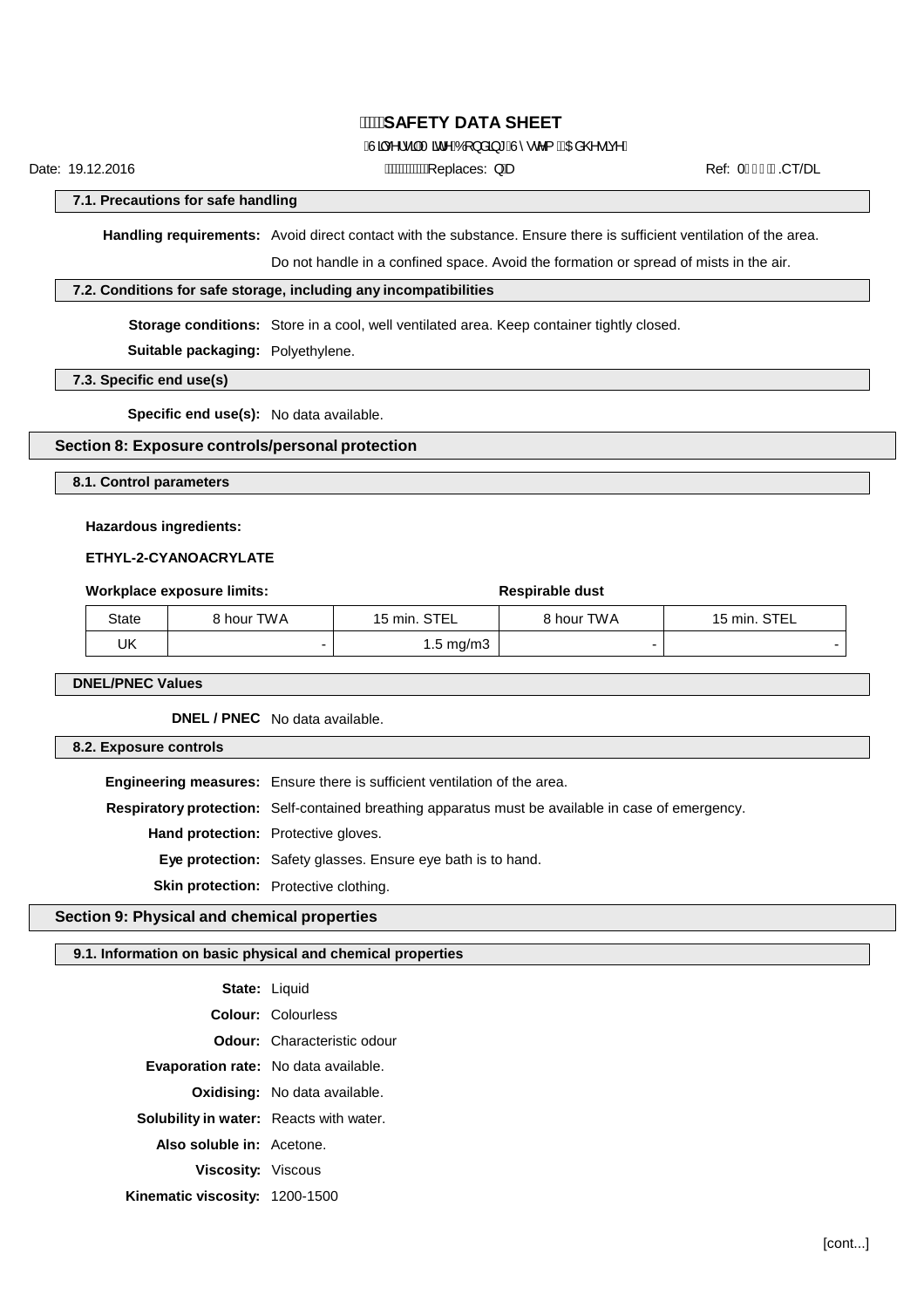### $\hat{A}$ Jac^l•a AT at ^ $\hat{A}$ OT } a a \* $\hat{A}$  $\hat{I}$  • c^{  $\hat{A}$ CEa @ • a  $\hat{a}$ ^D

Date: 19.12.2016 **Date:** 19.12.2016 **AWARED AWARED ACCONSENSE 20.10.2014** Ref: <del>€ I</del> € ECT/DL **Viscosity test method:** Cone and Plate @ 25°C (CPs) **Boiling point/range°C:** >149 **Melting point/range°C:** No data available. **Flammability limits %: lower:** No data available. **upper:** No data available. **Flash point°C:** 80-93.4 **Part.coeff. n-octanol/water:** No data available. **Autoflammability°C:** 450 **Vapour pressure:** <700 mbar **Relative density:** 1.05 **pH:** *Not applicable.* **pH:** *Not applicable.* 

**9.2. Other information**

**Other information:** No data available.

**VOC g/l:** <20

#### **Section 10: Stability and reactivity**

**10.1. Reactivity**

**Reactivity:** Stable under recommended transport or storage conditions.

**10.2. Chemical stability**

**Chemical stability:** Stable under normal conditions.

#### **10.3. Possibility of hazardous reactions**

**Hazardous reactions:** Hazardous reactions will not occur under normal transport or storage conditions.

Decomposition may occur on exposure to conditions or materials listed below.

#### **10.4. Conditions to avoid**

**Conditions to avoid:** Moist air. Heat.

**10.5. Incompatible materials**

**Materials to avoid:** Water. Strong oxidising agents. Strong acids.

#### **10.6. Hazardous decomposition products**

**Haz. decomp. products:** In combustion emits toxic fumes.

#### **Section 11: Toxicological information**

#### **11.1. Information on toxicological effects**

#### **Toxicity values:**

| Route  | <b>Species</b> | Test | Value | Units |
|--------|----------------|------|-------|-------|
| DERMAL | <b>RBT</b>     | LD50 | >2000 | mg/kg |
| ORAL   | RAT            | LD50 | >5000 | mg/kg |

#### **Hazardous ingredients:**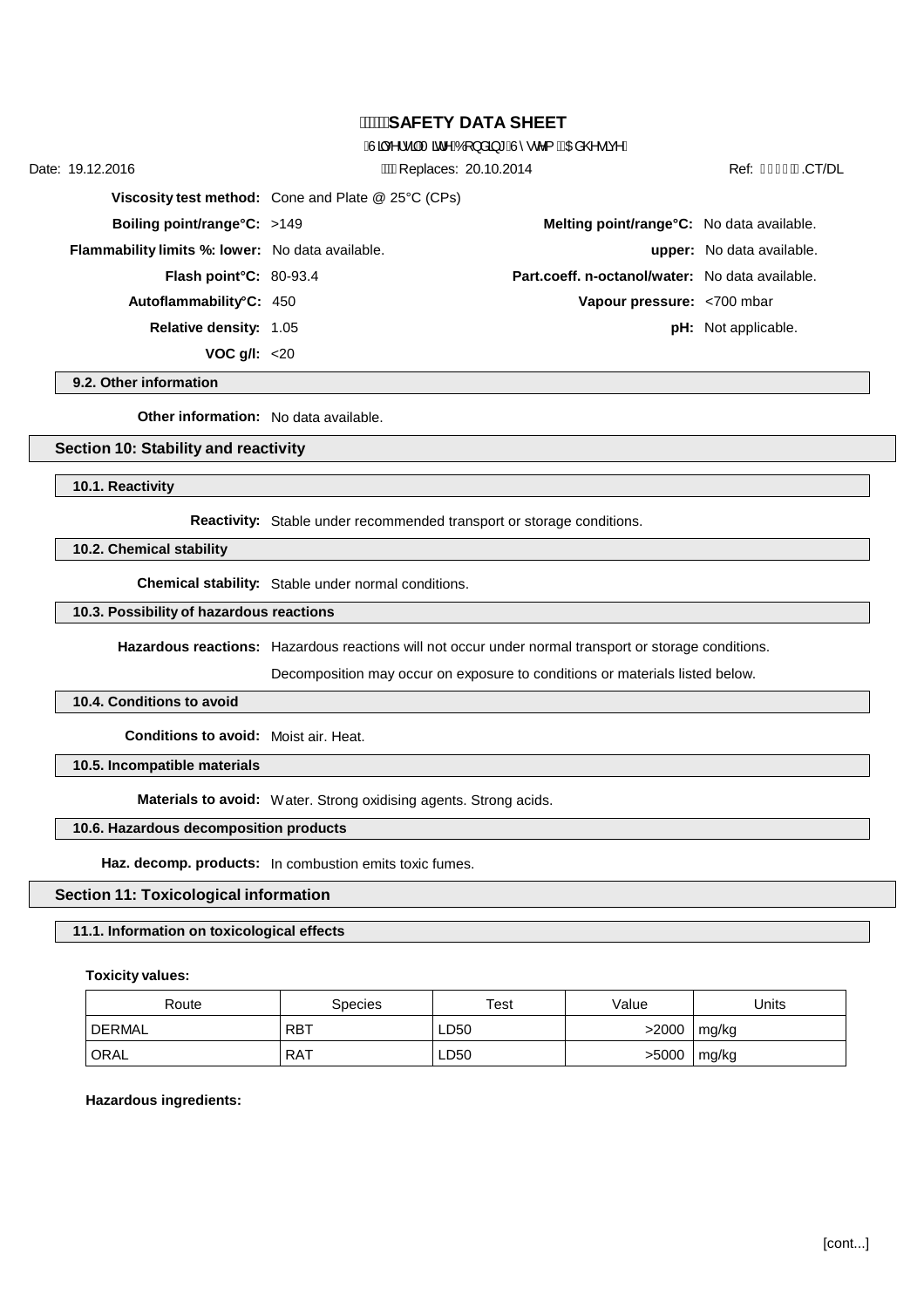## $\hat{A}$ Jac^l•a AT at ^ $\hat{A}$ OT } a a \* $\hat{A}$  $\hat{I}$  • c^{  $\hat{A}$ CEa @ • a  $\hat{a}$ ^D

Date: 19.12.2016 **Ref: 0268.5.CT/DL AMANA Replaces: QD Ref: 0268.5.CT/DL** 

**ETHYL-2-CYANOACRYLATE**

| ORL <sup>'</sup><br>LD50<br>DA <sup>-</sup><br>mi/ku<br><b>NA</b><br>$\sim$<br>___ |
|------------------------------------------------------------------------------------|
|------------------------------------------------------------------------------------|

#### **Relevant hazards for substance:**

| Hazard                        | Route      | <b>Basis</b>          |
|-------------------------------|------------|-----------------------|
| Skin corrosion/irritation     | <b>DRM</b> | Hazardous: calculated |
| Serious eye damage/irritation | OPT        | Hazardous: calculated |
| STOT-single exposure          | INH        | Hazardous: calculated |

#### **Symptoms / routes of exposure**

**Skin contact:** There may be irritation and redness at the site of contact.

**Eye contact:** There may be irritation and redness. The eyes may water profusely.

**Ingestion:** There may be soreness and redness of the mouth and throat.

**Inhalation:** There may be irritation of the throat with a feeling of tightness in the chest. Exposure may cause coughing or wheezing.

**Delayed / immediate effects:** Immediate effects can be expected after short-term exposure.

#### **Section 12: Ecological information**

**12.1. Toxicity**

**Ecotoxicity values:** No data available.

**12.2. Persistence and degradability**

**Persistence and degradability:** Biodegradable.

**12.3. Bioaccumulative potential**

**Bioaccumulative potential:** No bioaccumulation potential.

**12.4. Mobility in soil**

**Mobility:** Readily absorbed into soil.

**12.5. Results of PBT and vPvB assessment**

**PBT identification:** This product is not identified as a PBT/vPvB substance.

**12.6. Other adverse effects**

**Other adverse effects:** Negligible ecotoxicity.

#### **Section 13: Disposal considerations**

**13.1. Waste treatment methods**

|                             | <b>Disposal operations:</b> Transfer to a suitable container and arrange for collection by specialised disposal |  |
|-----------------------------|-----------------------------------------------------------------------------------------------------------------|--|
|                             | company.                                                                                                        |  |
| Waste code number: 08 04 09 |                                                                                                                 |  |
|                             | <b>NB:</b> The user's attention is drawn to the possible existence of regional or national                      |  |
|                             | regulations regarding disposal.                                                                                 |  |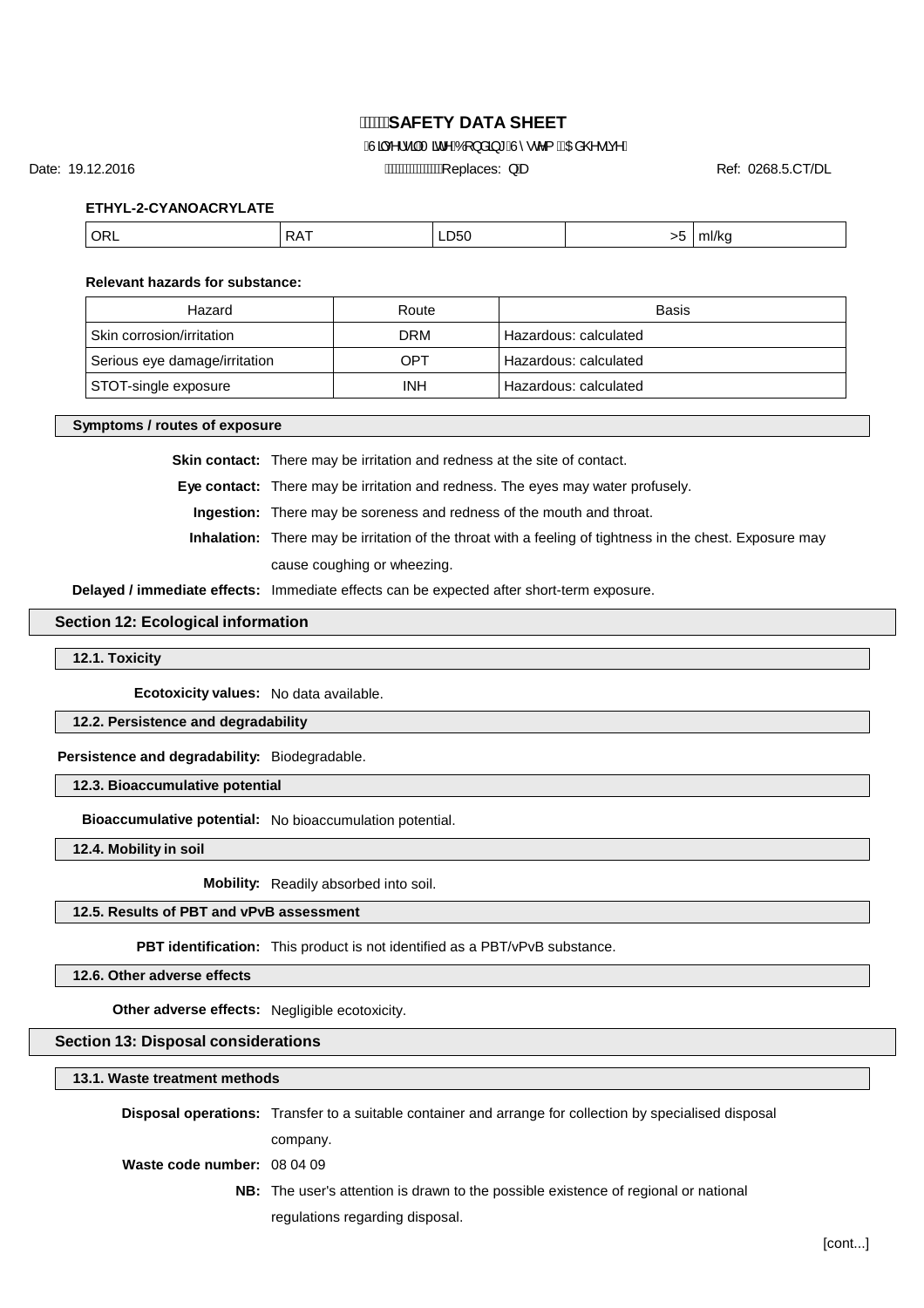## $\hat{A}$ Jac^l•a AT at ^ $\hat{A}$ OT } a a \* $\hat{A}$  $\hat{I}$  • c^{  $\hat{A}$ CEa @ • a  $\hat{a}$ ^D

Date: 19.12.2016 ReplacesQD Ref: 0.CT/DL

**Section 14: Transport information**

**14.1. UN number**

**UN number:** UN3334

#### **14.2. UN proper shipping name**

#### **Shipping name:** AVIATION REGULATED LIQUID, N.O.S.

(ETHYL-2-CYANOACRYLATE)

#### **14.3. Transport hazard class(es)**

**Transport class:** 9

**14.4. Packing group**

**Packing group:** III

**14.5. Environmental hazards**

**Environmentally hazardous:** No **Marine pollutant:** No

**14.6. Special precautions for user**

**Special precautions:** No special precautions.

#### **Section 15: Regulatory information**

**15.1. Safety, health and environmental regulations/legislation specific for the substance or mixture**

#### **15.2. Chemical Safety Assessment**

#### **Section 16: Other information**

# **Other information Other information:** This safety data sheet is prepared in accordance with Commission Regulation (EU) No 453/2010. \* indicates text in the SDS which has changed since the last revision. **Phrases used in s.2 and s.3:** EUH202: Cyanoacrylate. Danger. Bonds skin and eyes in seconds. Keep out of the reach of children. H302: Harmful if swallowed. H315: Causes skin irritation. H317: May cause an allergic skin reaction. H318: Causes serious eye damage. H319: Causes serious eye irritation. H335: May cause respiratory irritation. H341: Suspected of causing genetic defects <state route of exposure if it is conclusively proven that no other routes of exposure cause the hazard>. H351: Suspected of causing cancer <state route of exposure if it is conclusively proven that no other routes of exposure cause the hazard>. H400: Very toxic to aquatic life.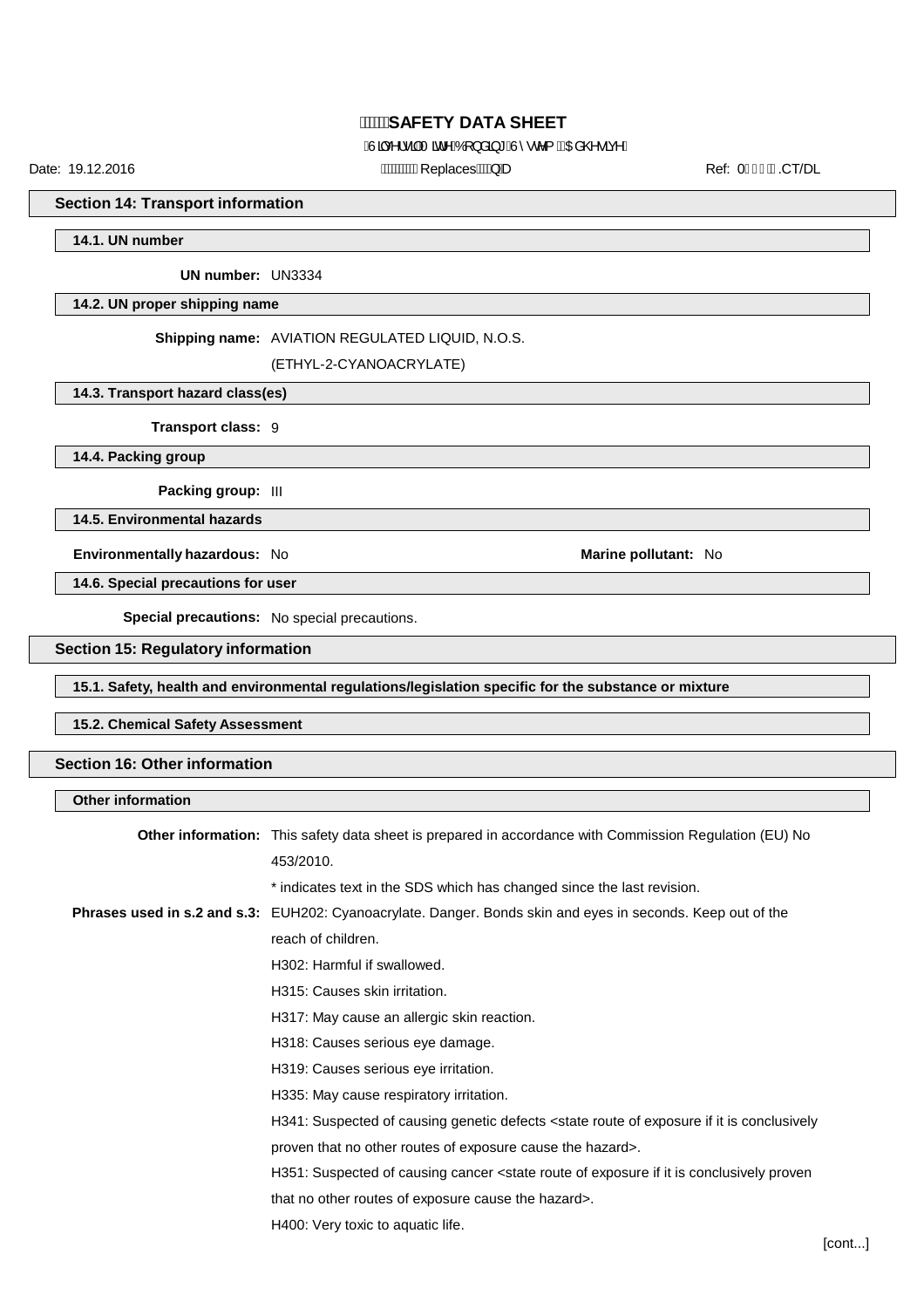$\hat{A}$ Jach' a a  $\hat{A}$ Tain $\hat{A}$ Ó[ } a a  $\hat{A}$   $\hat{A}$   $\hat{B}$   $\hat{C}$   $\hat{C}$   $\hat{C}$   $\hat{A}$   $\hat{C}$   $\hat{C}$   $\hat{C}$   $\hat{C}$   $\hat{C}$   $\hat{C}$   $\hat{C}$   $\hat{C}$   $\hat{C}$   $\hat{C}$   $\hat{C}$   $\hat{C}$   $\hat{C}$   $\hat{C}$   $\hat{C}$   $\$ 

Date: 19.12.2016 **AWWWWWEYERIGES: }** Be Ref: 0.H € Ref: 0.H € ECT/DL

**Legal disclaimer:** The above information is believed to be correct but does not purport to be all inclusive and shall be used only as a guide. This company shall not be held liable for any damage resulting from handling or from contact with the above product.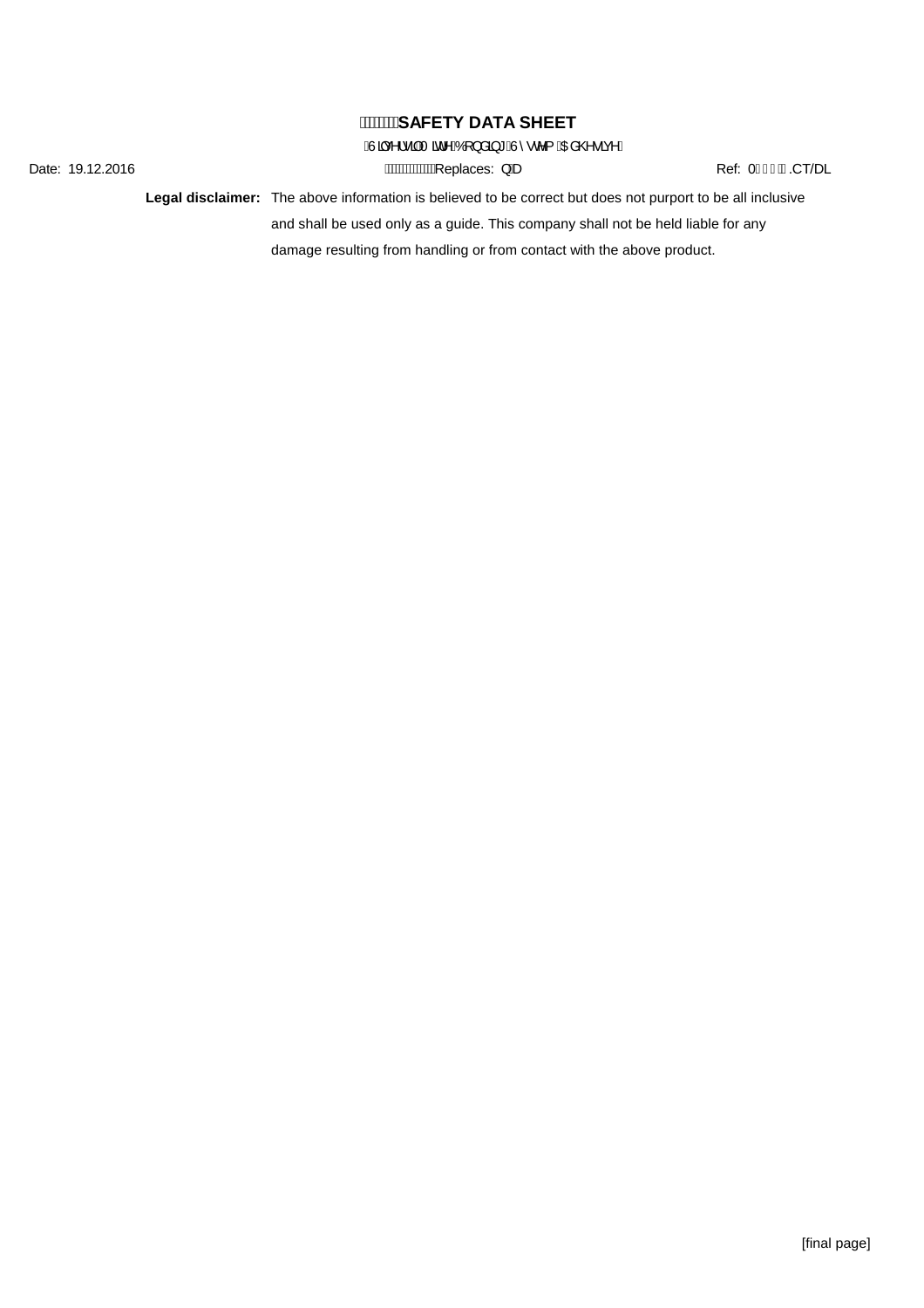# Silversil Mitre Bonding System (Activator)

According to Regulation (EC) No 1907/2006, Annex II

### SECTION 1: Identification of the substance/mixture and of the company/undertaking

| 1.1. Product identifier                               |                                                                                                                                                   |
|-------------------------------------------------------|---------------------------------------------------------------------------------------------------------------------------------------------------|
| <b>Product name</b>                                   | Mitre Bonding System 2% (Activator)                                                                                                               |
| <b>Container size</b>                                 | 200ml                                                                                                                                             |
|                                                       | 1.2. Relevant identified uses of the substance or mixture and uses advised against                                                                |
| Identified uses                                       | Activator For Cyanoacrylate Adhesives                                                                                                             |
| 1.3. Details of the supplier of the safety data sheet |                                                                                                                                                   |
| Supplier                                              | www.siroflex.co.uk<br>Siroflex Limited<br>Dodworth Business Park<br>Dodworth<br>Barnsley<br>S75 3SP                                               |
| 1.4. Emergency telephone number                       | Tel: 01226771600<br>Fax: 01226771601<br>info@siroflex.co.uk                                                                                       |
| <b>Emergency telephone</b>                            | Siroflex Ltd. ++44 (0) 1226 771 600 (Mon-Fri 09:00-17:00)                                                                                         |
| <b>SECTION 2: Hazards identification</b>              |                                                                                                                                                   |
| 2.1. Classification of the substance or mixture       |                                                                                                                                                   |
| Classification                                        |                                                                                                                                                   |
| <b>Physical hazards</b>                               | Aerosol 1 - H222, H229                                                                                                                            |
| <b>Health hazards</b>                                 | Skin Irrit. 2 - H315 STOT SE 3 - H336                                                                                                             |
| <b>Environmental hazards</b>                          | Aquatic Chronic 2 - H411                                                                                                                          |
| 1999/45/EC)                                           | Classification (67/548/EEC or Xi;R38. F+;R12. N;R51/53. R67.                                                                                      |
| Environmental                                         | The product contains a substance which is toxic to aquatic organisms and which may cause<br>long-term adverse effects in the aquatic environment. |
| 2.2. Label elements                                   |                                                                                                                                                   |

#### Pictogram



Signal word Danger



Hazard statements **H222 Extremely flammable aerosol.** H229 Pressurised container: may burst if heated H336 May cause drowsiness or dizziness. H315 Causes skin irritation. H411 Toxic to aquatic life with long lasting effects.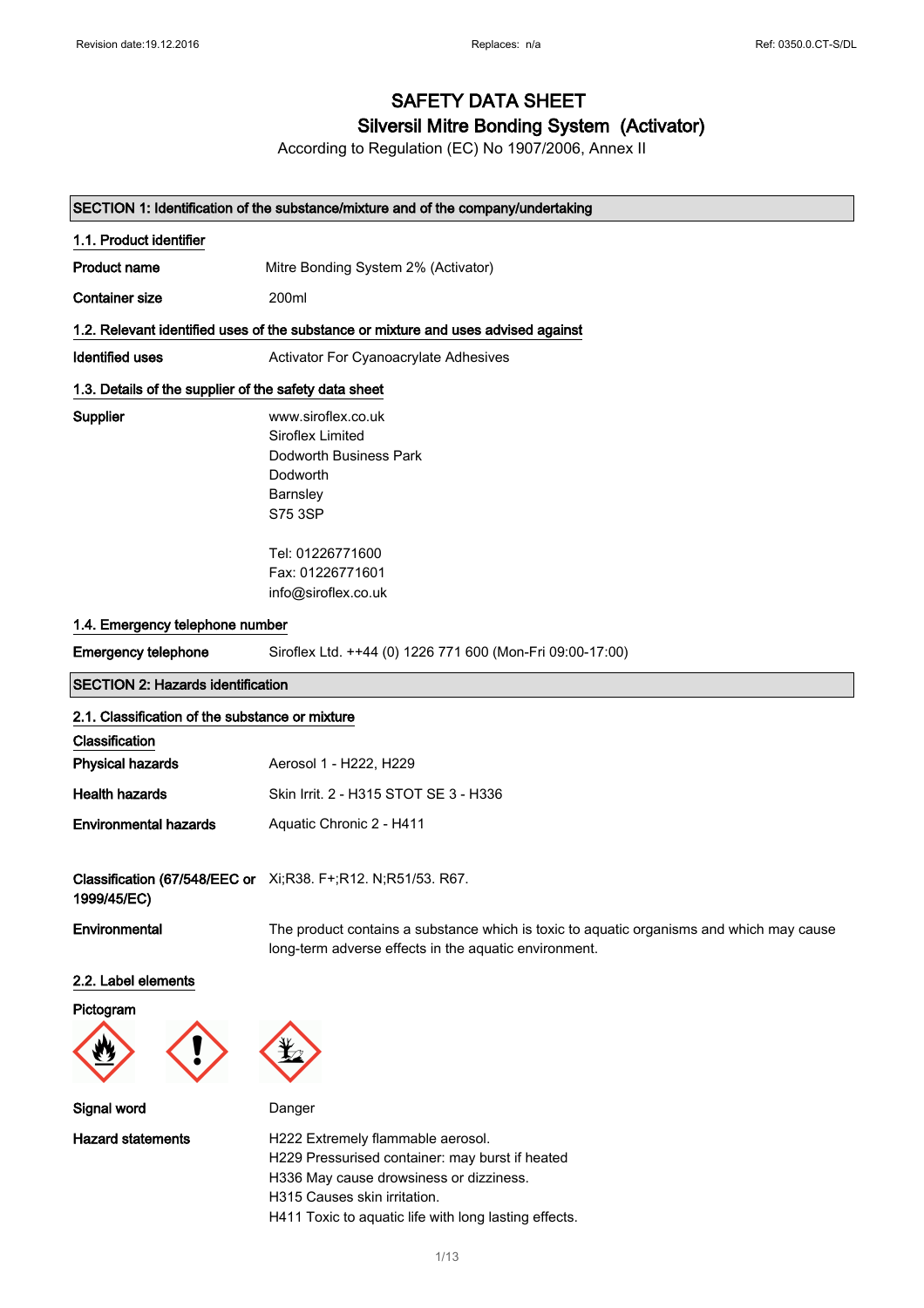| <b>Precautionary statements</b> | P210 Keep away from heat, hot surfaces, sparks, open flames and other ignition sources. No<br>smoking.   |
|---------------------------------|----------------------------------------------------------------------------------------------------------|
|                                 | P211 Do not spray on an open flame or other ignition source.                                             |
|                                 | P251 Do not pierce or burn, even after use.                                                              |
|                                 | P261 Avoid breathing vapour/spray.                                                                       |
|                                 | P271 Use only outdoors or in a well-ventilated area.                                                     |
|                                 | P280 Wear protective gloves/protective clothing/eye protection/face protection.<br>P405 Store locked up. |
|                                 | P410+P412 Protect from sunlight. Do not expose to temperatures exceeding 50°C/122°F.                     |
|                                 | P501 Dispose of contents/container in accordance with national regulations.                              |
| Supplemental label              | Please refer to Safety Data Sheet.                                                                       |
| information                     | EUH018 In use may form flammable/explosive vapour-air mixture.                                           |
| Contains                        | Hydrocarbons, C6-C7, n-alkanes, isoalkanes, cyclics, <5% n-hexane                                        |
| Supplementary precautionary     | P264 Wash contaminated skin thoroughly after handling.                                                   |
| statements                      | P273 Avoid release to the environment.                                                                   |
|                                 | P302+P352 IF ON SKIN: Wash with plenty of water.                                                         |
|                                 | P304+P340 IF INHALED: Remove person to fresh air and keep comfortable for breathing.                     |
|                                 | P312 Call a POISON CENTER/doctor if you feel unwell.                                                     |
|                                 | P332+P313 If skin irritation occurs: Get medical advice/attention.                                       |
|                                 | P362+P364 Take off contaminated clothing and wash it before reuse.                                       |
|                                 | P391 Collect spillage.                                                                                   |

#### 2.3. Other hazards

Press. Gas, Liquefied - H280

Containers should be thoroughly emptied before disposal because of the risk of an explosion. Prolonged or repeated contact with skin may cause irritation, redness and dermatitis. In use may form flammable/explosive vapour-air mixture. Vapours are heavier than air and may spread near ground and travel a considerable distance to a source of ignition and flash back. This product does not contain any substances classified as PBT or vPvB.

## SECTION 3: Composition/information on ingredients

| 3.2. Mixtures                                                                                                                              |                      |                                                      |
|--------------------------------------------------------------------------------------------------------------------------------------------|----------------------|------------------------------------------------------|
| Hydrocarbons, C6-C7, n-alkanes, isoalkanes, cyclics, <5% n-<br>hexane                                                                      |                      | 30-60%                                               |
| $CAS$ number: $-$                                                                                                                          | EC number: 921-024-6 | REACH registration number: 01-<br>2119475514-35-0000 |
| <b>Classification</b><br>Flam. Liq. 2 - H225<br>Skin Irrit. 2 - H315<br>STOT SE 3 - H336<br>Asp. Tox. 1 - H304<br>Aquatic Chronic 2 - H411 |                      |                                                      |
| PETROLEUM GASES, LIQUEFIED; PETROLEUM GAS<br>CAS number: 68476-85-7                                                                        | EC number: 270-704-2 | 30-60%                                               |
| <b>Classification</b><br>Flam. Gas 1 - H220                                                                                                |                      |                                                      |

2/ 13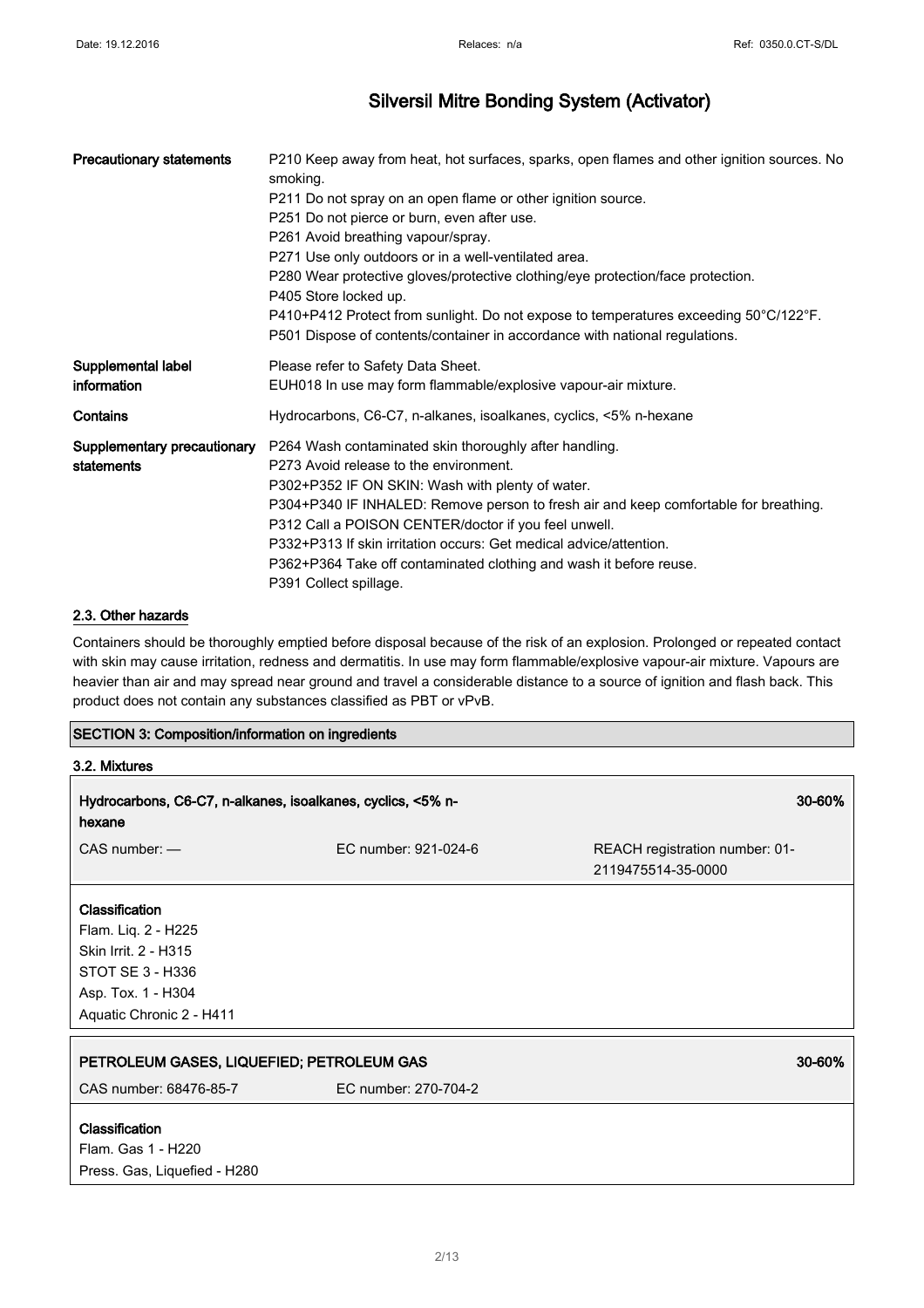| N,N-DIMETHYL-PARA-TOLUIDINE |                      |                                                 | 1% |
|-----------------------------|----------------------|-------------------------------------------------|----|
| CAS number: 99-97-8         | EC number: 202-805-4 | REACH registration number: 01-<br>2119937766-23 |    |
| Classification              |                      |                                                 |    |
| Acute Tox. 3 - H301         |                      |                                                 |    |
| Acute Tox. 3 - H311         |                      |                                                 |    |
| Acute Tox. 3 - H331         |                      |                                                 |    |
| STOT RE 2 - H373            |                      |                                                 |    |
| Aquatic Chronic 3 - H412    |                      |                                                 |    |

The Full Text for all R-Phrases and Hazard Statements are Displayed in Section 16.

# SECTION 4: First aid measures 4.1. Description of first aid measures General information Move affected person to fresh air at once. Show this Safety Data Sheet to the medical personnel. Inhalation Move affected person to fresh air and keep warm and at rest in a position comfortable for breathing. Keep affected person under observation. If breathing stops, provide artificial respiration. Get medical attention immediately. Ingestion **Rinse mouth thoroughly with water. Get medical attention.** Do not induce vomiting. Skin contact **Remove contaminated clothing immediately and wash skin with soap and water. Get medical** attention if any discomfort continues. Eye contact **Rinse immediately with plenty of water. Remove any contact lenses and open eyelids wide** apart. Continue to rinse for at least 15 minutes. Get medical attention if irritation persists after washing. Protection of first aiders First aid personnel should wear appropriate protective equipment during any rescue. 4.2. Most important symptoms and effects, both acute and delayed General information The severity of the symptoms described will vary dependent on the concentration and the length of exposure. Prolonged and repeated contact with solvents over a long period may lead to permanent health problems. Inhalation Coughing, chest tightness, feeling of chest pressure. Exposure may cause coughing or wheezing. In case of overexposure, organic solvents may depress the central nervous system causing dizziness and intoxication, and at very high concentrations unconsciousness and death. Ingestion There may be soreness and redness of the mouth and throat. Skin contact **Exercise Prolonged contact may cause redness**, irritation and dry skin. Product has a defatting effect on skin. Eye contact There may be irritation and redness. Eyes may water profusely. Irritating to eyes. 4.3. Indication of any immediate medical attention and special treatment needed Notes for the doctor Show this safety data sheet to the doctor in attendance. The following symptoms may occur: Nausea, headache, dizziness, coughing and breathing difficulty. SECTION 5: Firefighting measures

#### 5.1. Extinguishing media

Suitable extinguishing media Water spray, dry powder or carbon dioxide. Alcohol-resistant foam.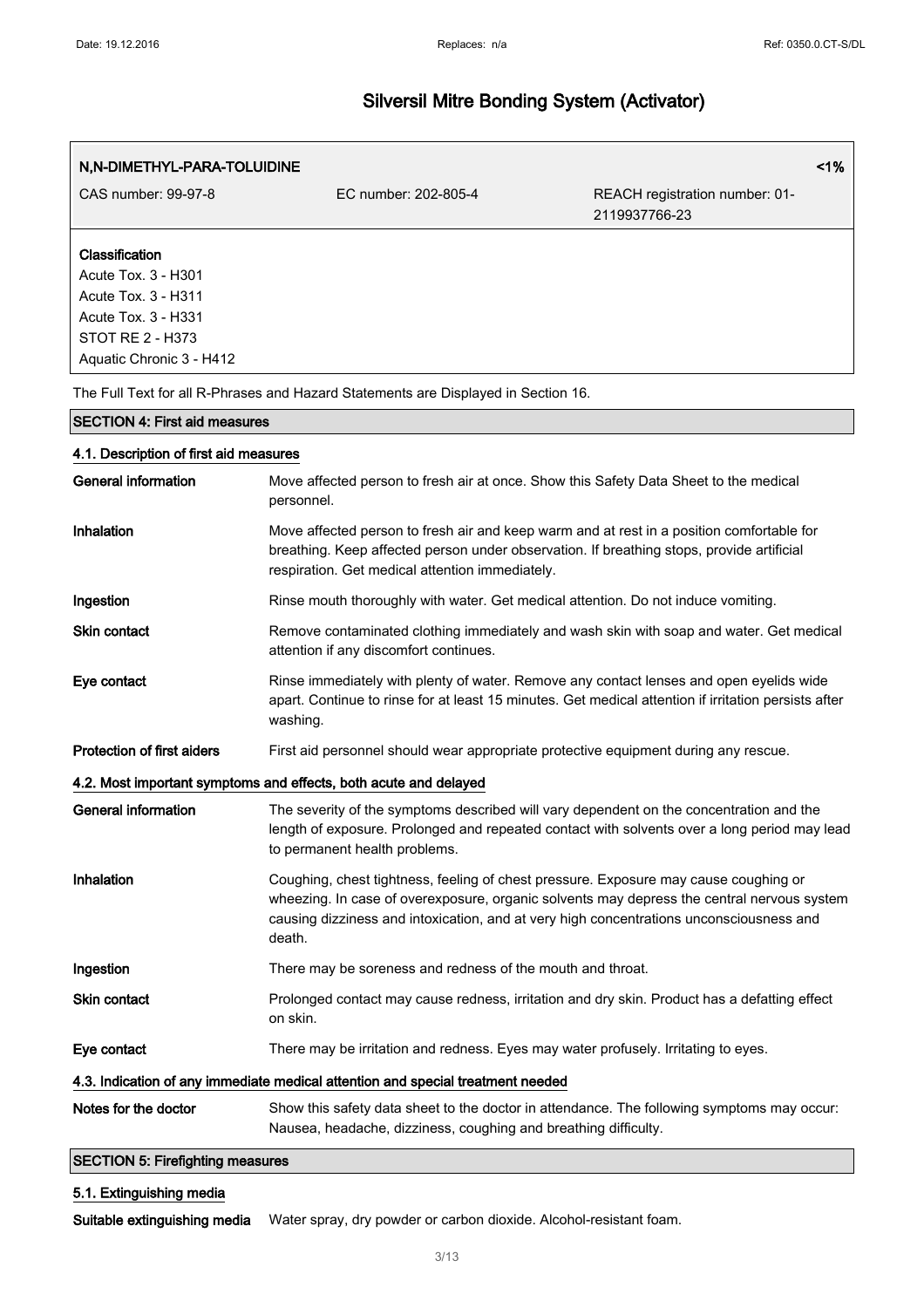| Unsuitable extinguishing<br>media                          | Do not use water jet as an extinguisher, as this will spread the fire.                                                                                                                                                                                                                                                                                                                                                                                                                                                                                                                   |
|------------------------------------------------------------|------------------------------------------------------------------------------------------------------------------------------------------------------------------------------------------------------------------------------------------------------------------------------------------------------------------------------------------------------------------------------------------------------------------------------------------------------------------------------------------------------------------------------------------------------------------------------------------|
| 5.2. Special hazards arising from the substance or mixture |                                                                                                                                                                                                                                                                                                                                                                                                                                                                                                                                                                                          |
| Specific hazards                                           | Containers can burst violently or explode when heated, due to excessive pressure build-up.<br>Forms explosive mixtures with air. May explode when heated or when exposed to flames or<br>sparks. Vapours are heavier than air and may spread near ground and travel a considerable<br>distance to a source of ignition and flash back.                                                                                                                                                                                                                                                   |
| <b>Hazardous combustion</b><br>products                    | Oxides of carbon. Acrid smoke or fumes.                                                                                                                                                                                                                                                                                                                                                                                                                                                                                                                                                  |
| 5.3. Advice for firefighters                               |                                                                                                                                                                                                                                                                                                                                                                                                                                                                                                                                                                                          |
| Protective actions during<br>firefighting                  | Use water to keep fire exposed containers cool and disperse vapours. If a leak or spill has not<br>ignited, use water spray to disperse vapours and protect men stopping the leak. Control run-<br>off water by containing and keeping it out of sewers and watercourses.                                                                                                                                                                                                                                                                                                                |
| Special protective equipment<br>for firefighters           | Wear positive-pressure self-contained breathing apparatus (SCBA) and appropriate protective<br>clothing.                                                                                                                                                                                                                                                                                                                                                                                                                                                                                 |
| <b>SECTION 6: Accidental release measures</b>              |                                                                                                                                                                                                                                                                                                                                                                                                                                                                                                                                                                                          |
|                                                            | 6.1. Personal precautions, protective equipment and emergency procedures                                                                                                                                                                                                                                                                                                                                                                                                                                                                                                                 |
| <b>Personal precautions</b>                                | Wear protective clothing as described in Section 8 of this safety data sheet. Wear suitable<br>protective equipment, including gloves, goggles/face shield, respirator, boots, clothing or<br>apron, as appropriate. Do not breathe vapour. Avoid contact with eyes and prolonged skin<br>contact.                                                                                                                                                                                                                                                                                       |
|                                                            | For non-emergency personnel For the greatest protection, clothing should include anti-static overalls, boots and gloves.                                                                                                                                                                                                                                                                                                                                                                                                                                                                 |
| For emergency responders                                   | For the greatest protection, clothing should include anti-static overalls, boots and gloves.                                                                                                                                                                                                                                                                                                                                                                                                                                                                                             |
| 6.2. Environmental precautions                             |                                                                                                                                                                                                                                                                                                                                                                                                                                                                                                                                                                                          |
| <b>Environmental precautions</b>                           | Contain the spillage using bunding. Contain spillage with sand, earth or other suitable non-<br>combustible material.                                                                                                                                                                                                                                                                                                                                                                                                                                                                    |
| 6.3. Methods and material for containment and cleaning up  |                                                                                                                                                                                                                                                                                                                                                                                                                                                                                                                                                                                          |
| Methods for cleaning up                                    | Eliminate all sources of ignition. No smoking, sparks, flames or other sources of ignition near<br>spillage. Provide adequate ventilation. Absorb in vermiculite, dry sand or earth and place into<br>containers. Avoid the spillage or runoff entering drains, sewers or watercourses. Collect<br>spillage for reclamation or disposal in sealed containers via a licensed waste contractor. Avoid<br>water contacting spilled material or leaking containers. Approach the spillage from upwind.<br>Take precautionary measures against static discharge. Use only non-sparking tools. |
| 6.4. Reference to other sections                           |                                                                                                                                                                                                                                                                                                                                                                                                                                                                                                                                                                                          |
| Reference to other sections                                | For personal protection, see Section 8. See Section 7 for information on safe handling. For<br>waste disposal, see Section 13.                                                                                                                                                                                                                                                                                                                                                                                                                                                           |
| <b>SECTION 7: Handling and storage</b>                     |                                                                                                                                                                                                                                                                                                                                                                                                                                                                                                                                                                                          |
| 7.1. Precautions for safe handling                         |                                                                                                                                                                                                                                                                                                                                                                                                                                                                                                                                                                                          |
| Usage precautions                                          | Keep away from heat, sparks and open flame. Static electricity and formation of sparks must<br>be prevented. Wear protective clothing as described in Section 8 of this safety data sheet.<br>Read and follow manufacturer's recommendations. Do not use in confined spaces without                                                                                                                                                                                                                                                                                                      |

adequate ventilation and/or respirator. Do not eat, drink or smoke when using this product.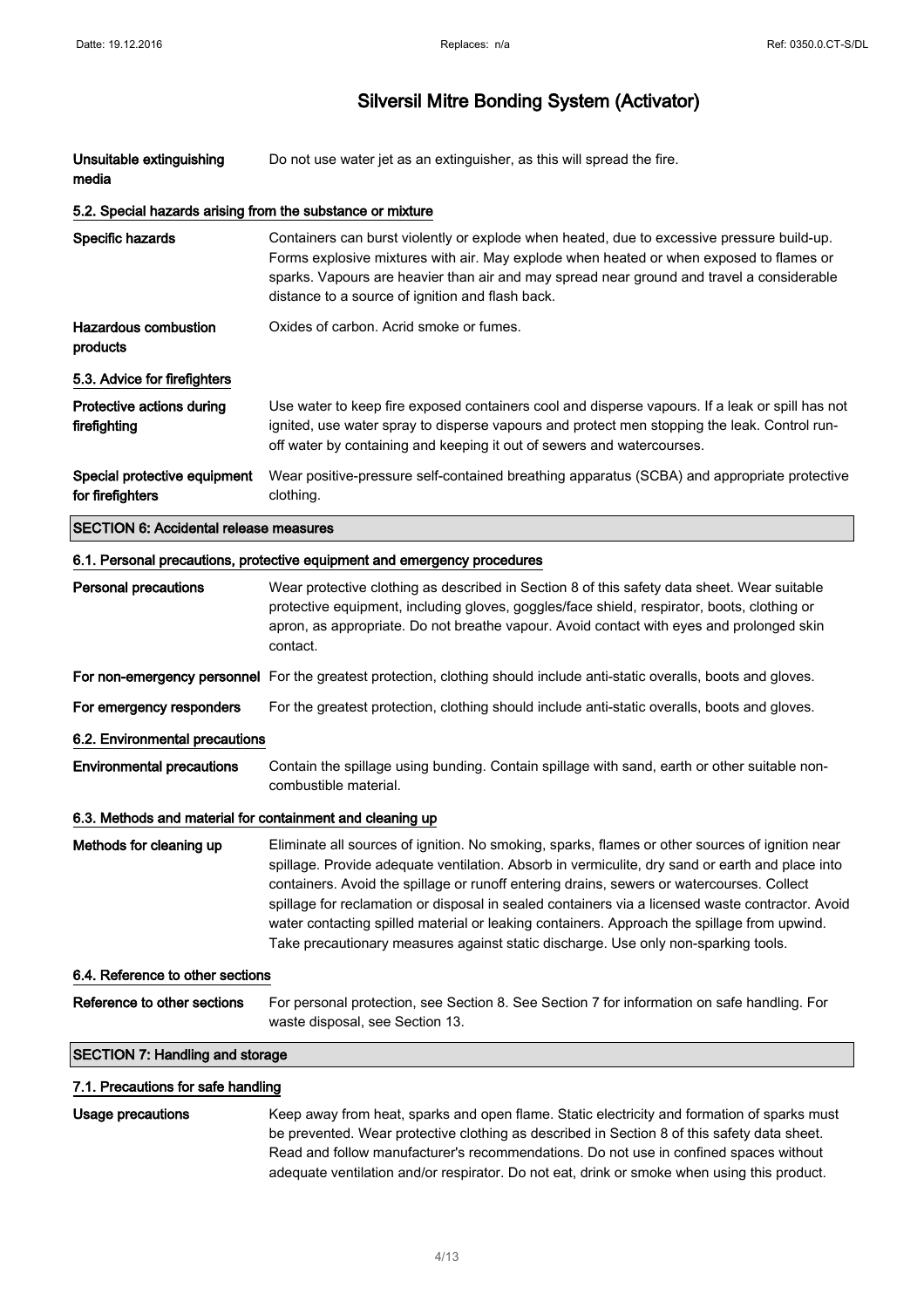| Advice on general<br>occupational hygiene | Do not eat, drink or smoke when using this product. Remove contaminated clothing and<br>protective equipment before entering eating areas. Wash after use and before eating,<br>smoking and using the toilet. Do not smoke in work area. Clean equipment and the work area<br>every day.                                                                                                                                        |  |
|-------------------------------------------|---------------------------------------------------------------------------------------------------------------------------------------------------------------------------------------------------------------------------------------------------------------------------------------------------------------------------------------------------------------------------------------------------------------------------------|--|
|                                           | 7.2. Conditions for safe storage, including any incompatibilities                                                                                                                                                                                                                                                                                                                                                               |  |
| Storage precautions                       | Under normal conditions of handling and storage, spillages from aerosol containers are<br>unlikely. Pressurized container: protect from sunlight and do not expose to temperatures<br>exceeding 50°C. Do not pierce or burn, even after use. Store in tightly-closed, original<br>container in a dry, cool and well-ventilated place. Avoid contact with oxidising agents. Store<br>away from the following materials: Alkalis. |  |
| Storage class                             | <b>Extremely Flammable Aerosol</b>                                                                                                                                                                                                                                                                                                                                                                                              |  |
| 7.3. Specific end use(s)                  |                                                                                                                                                                                                                                                                                                                                                                                                                                 |  |
| Specific end use(s)                       | The identified uses for this product are detailed in Section 1.2.                                                                                                                                                                                                                                                                                                                                                               |  |
| Usage description                         | Store in a flammable storage cupboard according to national regulations. Solvent based<br>aerosol.                                                                                                                                                                                                                                                                                                                              |  |

#### SECTION 8: Exposure Controls/personal protection

#### 8.1. Control parameters

Occupational exposure limits

#### PETROLEUM GASES, LIQUEFIED; PETROLEUM GAS

Long-term exposure limit (8-hour TWA): WEL 1000 ppm 1750 mg/m<sup>3</sup> Short-term exposure limit (15-minute): WEL 1250 ppm 2180 mg/m<sup>3</sup> WEL = Workplace Exposure Limit

#### Hydrocarbons, C6-C7, n-alkanes, isoalkanes, cyclics, <5% n-hexane

DNEL Consumer - Oral; Long term systemic effects: 699 mg/kg/day Workers - Oral; Long term systemic effects: 2035 mg/kg/day Consumer - Dermal; Long term systemic effects: 699 mg/kg/day Workers - Dermal; Long term systemic effects: 773 mg/kg/day Consumer - Inhalation; Long term systemic effects: 608 mg/m<sup>3</sup>

#### 8.2. Exposure controls

Protective equipment



Appropriate engineering

controls

Provide adequate ventilation. Ensure that the direction of airflow is clearly away from the worker. Use approved respirator if air contamination is above an acceptable level. Observe any occupational exposure limits for the product or ingredients. The engineering controls also need to keep gas, vapour or dust concentrations below any lower explosive limits. Use explosion-proof electrical, ventilating and lighting equipment. Ensure operatives are trained to minimise exposure. Refer to protective measures listed in sections 7 and 8.

**Personal protection** Wear protective work clothing.

Eye/face protection Wear chemical splash goggles. Personal protective equipment for eye and face protection should comply with European Standard EN166.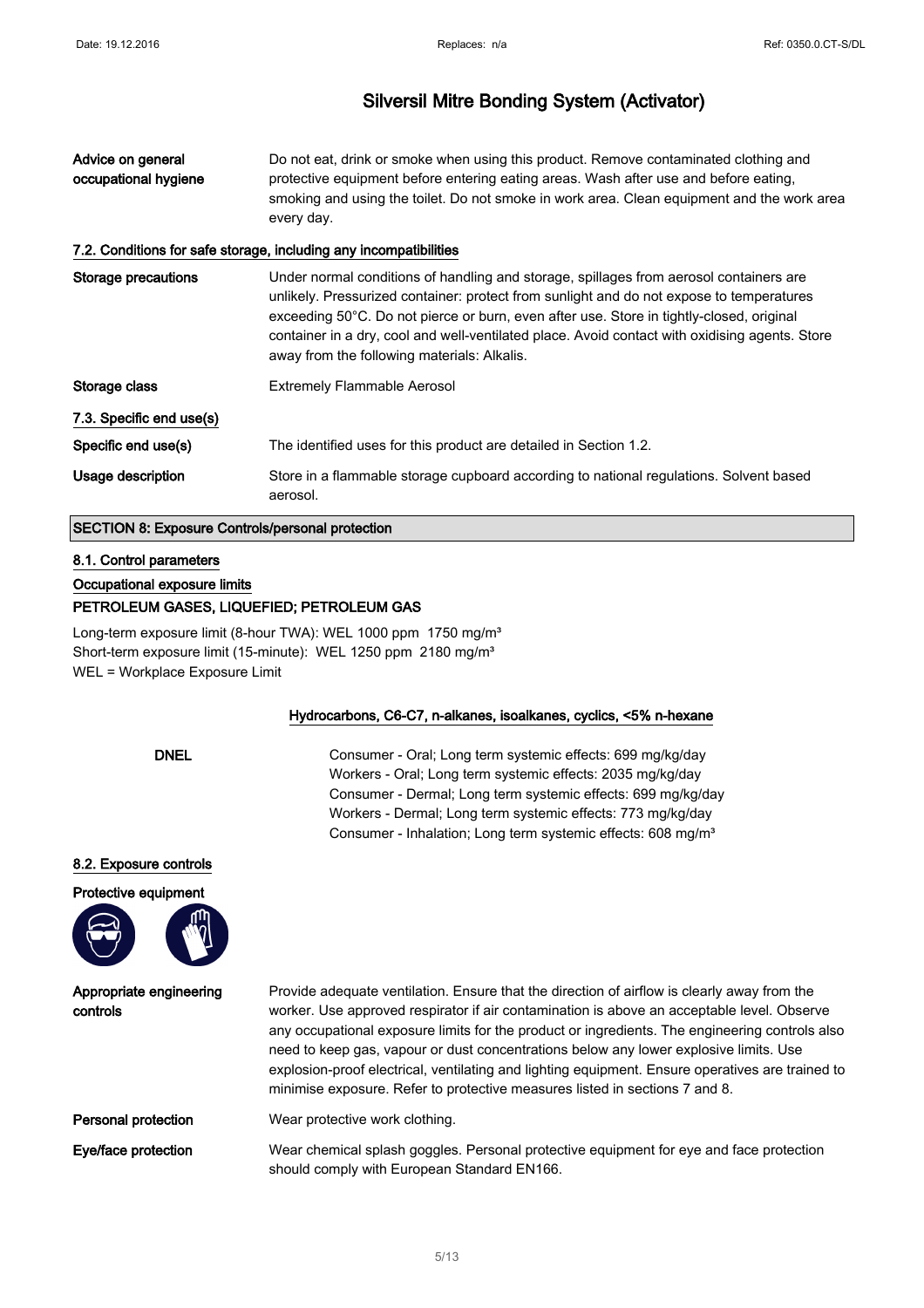| Hand protection                    | To protect hands from chemicals, gloves should comply with European Standard EN374.<br>Laminate (PE/PA/PE), 2.5mil (0.06mm), >480 min. Nitrile rubber. It should be noted that liquid<br>may penetrate the gloves. Frequent changes are recommended.                                                                                                                    |
|------------------------------------|-------------------------------------------------------------------------------------------------------------------------------------------------------------------------------------------------------------------------------------------------------------------------------------------------------------------------------------------------------------------------|
| Other skin and body<br>protection  | Provide eyewash station. Avoid contact with skin. Wear suitable coveralls to prevent exposure<br>to the skin.                                                                                                                                                                                                                                                           |
| Hygiene measures                   | Promptly remove any clothing that becomes contaminated. Wash promptly if skin becomes<br>contaminated. When using do not eat, drink or smoke. Use appropriate hand lotion to prevent<br>defatting and cracking of skin. Wash hands at the end of each work shift and before eating,<br>smoking and using the toilet.                                                    |
| Respiratory protection             | If ventilation is inadequate, suitable respiratory protection must be worn. In confined or poorly-<br>ventilated spaces, a supplied-air respirator must be worn. Respiratory protection complying<br>with an approved standard should be worn if a risk assessment indicates inhalation of<br>contaminants is possible. For short term use an AX filter is recommended. |
| <b>Thermal hazards</b>             | Extremely cold, can cause frost bite.                                                                                                                                                                                                                                                                                                                                   |
| Environmental exposure<br>controls | Residues and empty containers should be taken care of as hazardous waste according to<br>local and national provisions.                                                                                                                                                                                                                                                 |

## SECTION 9: Physical and Chemical Properties

# 9.1. Information on basic physical and chemical properties Appearance Liquid. Colour Clear. Odour Hydrocarbons. Odour threshold Data lacking. pH (concentrated solution): 7 Melting point Data lacking. Initial boiling point and range 75-93°C @ 760 mm Hg. Boiling point of hydrocarbons C6-C7, n-alkanes, isoalkanes, cyclics. Flash point Not applicable. Evaporation rate Mot available. Evaporation factor Not available. Flammability (solid, gas) No specific test data are available. Other flammability Mo specific test data are available. Vapour density **Not** available. Relative density 0.67-0.69 @ 20°C Bulk density **Not applicable.** Solubility(ies) **Insoluble in water.** Partition coefficient Not available. Auto-ignition temperature 365-465°C Decomposition Temperature Not available. Explosive properties In use may form flammable/explosive vapour-air mixture.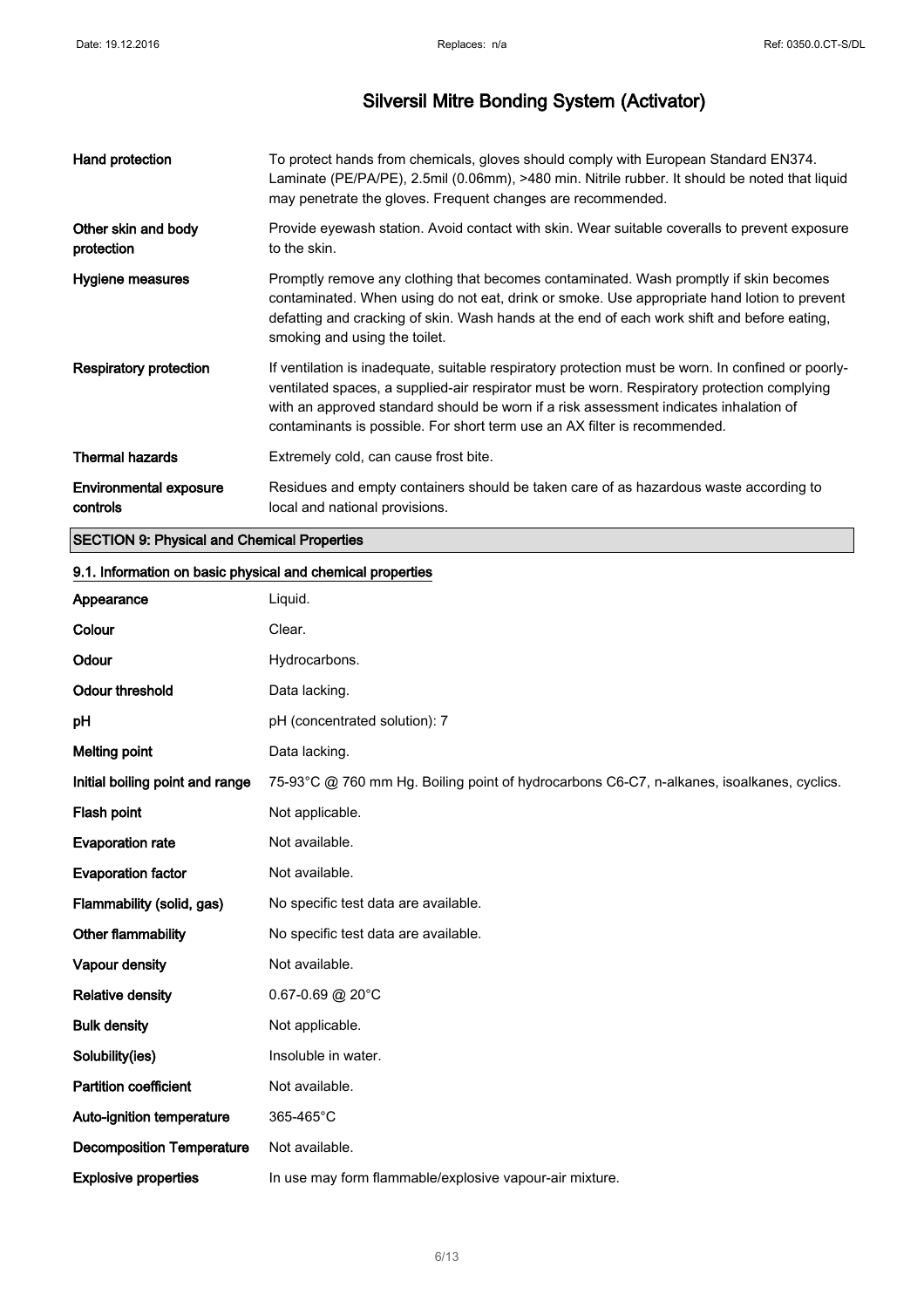# Silversil Mitre Bonding System (Activator)

| of a flame                                                   | Explosive under the influence Yes In use may form flammable/explosive vapour-air mixture.                                                                                                                      |
|--------------------------------------------------------------|----------------------------------------------------------------------------------------------------------------------------------------------------------------------------------------------------------------|
| <b>Oxidising properties</b>                                  | Does not meet the criteria for classification as oxidising.                                                                                                                                                    |
| <b>Comments</b>                                              | A flash point method is not available but the major hazardous component, the Propellant has<br>a flash point of <-60°C with flammability limits of 10.9% vol. upper and 1.4% vol. lower.                       |
| 9.2. Other information                                       |                                                                                                                                                                                                                |
| Other information                                            | Not available.                                                                                                                                                                                                 |
| Volatile organic compound                                    | This product contains a maximum VOC content of 605 g/l.                                                                                                                                                        |
| <b>SECTION 10: Stability and reactivity</b>                  |                                                                                                                                                                                                                |
| 10.1. Reactivity                                             |                                                                                                                                                                                                                |
| Reactivity                                                   | Stable under recommended transport or storage conditions.                                                                                                                                                      |
| 10.2. Chemical stability                                     |                                                                                                                                                                                                                |
| <b>Stability</b>                                             | Stable at normal ambient temperatures and when used as recommended. Highly volatile.                                                                                                                           |
| 10.3. Possibility of hazardous reactions                     |                                                                                                                                                                                                                |
| Possibility of hazardous<br>reactions                        | Will not polymerise. In use may form flammable/explosive vapour-air mixture.                                                                                                                                   |
| 10.4. Conditions to avoid                                    |                                                                                                                                                                                                                |
| <b>Conditions to avoid</b>                                   | Avoid heat, flames and other sources of ignition. Containers can burst violently or explode<br>when heated, due to excessive pressure build-up. Avoid the accumulation of vapours in low or<br>confined areas. |
| 10.5. Incompatible materials                                 |                                                                                                                                                                                                                |
| Materials to avoid                                           | Strong acids. Strong oxidising agents. Strong alkalis.                                                                                                                                                         |
| 10.6. Hazardous decomposition products                       |                                                                                                                                                                                                                |
| Hazardous decomposition<br>products                          | Oxides of carbon.                                                                                                                                                                                              |
| <b>SECTION 11: Toxicological information</b>                 |                                                                                                                                                                                                                |
| 11.1. Information on toxicological effects                   |                                                                                                                                                                                                                |
| Acute toxicity - oral                                        |                                                                                                                                                                                                                |
| ATE oral (mg/kg)                                             | 83,333.33                                                                                                                                                                                                      |
| Acute toxicity - dermal<br>ATE dermal (mg/kg)                | 250,000.0                                                                                                                                                                                                      |
| Acute toxicity - inhalation<br>ATE inhalation (vapours mg/l) | 1,166,666.67                                                                                                                                                                                                   |
| <b>General information</b>                                   | Prolonged and repeated contact with solvents over a long period may lead to permanent<br>health problems.                                                                                                      |
| Inhalation                                                   | High exposures may cause an abnormal heart rhythm and prove suddenly fatal. Very high<br>atmospheric concentrations may cause anaesthetic effects and asphyxiation.                                            |
| Ingestion                                                    | May cause soreness and redness of mouth and throat.                                                                                                                                                            |
|                                                              |                                                                                                                                                                                                                |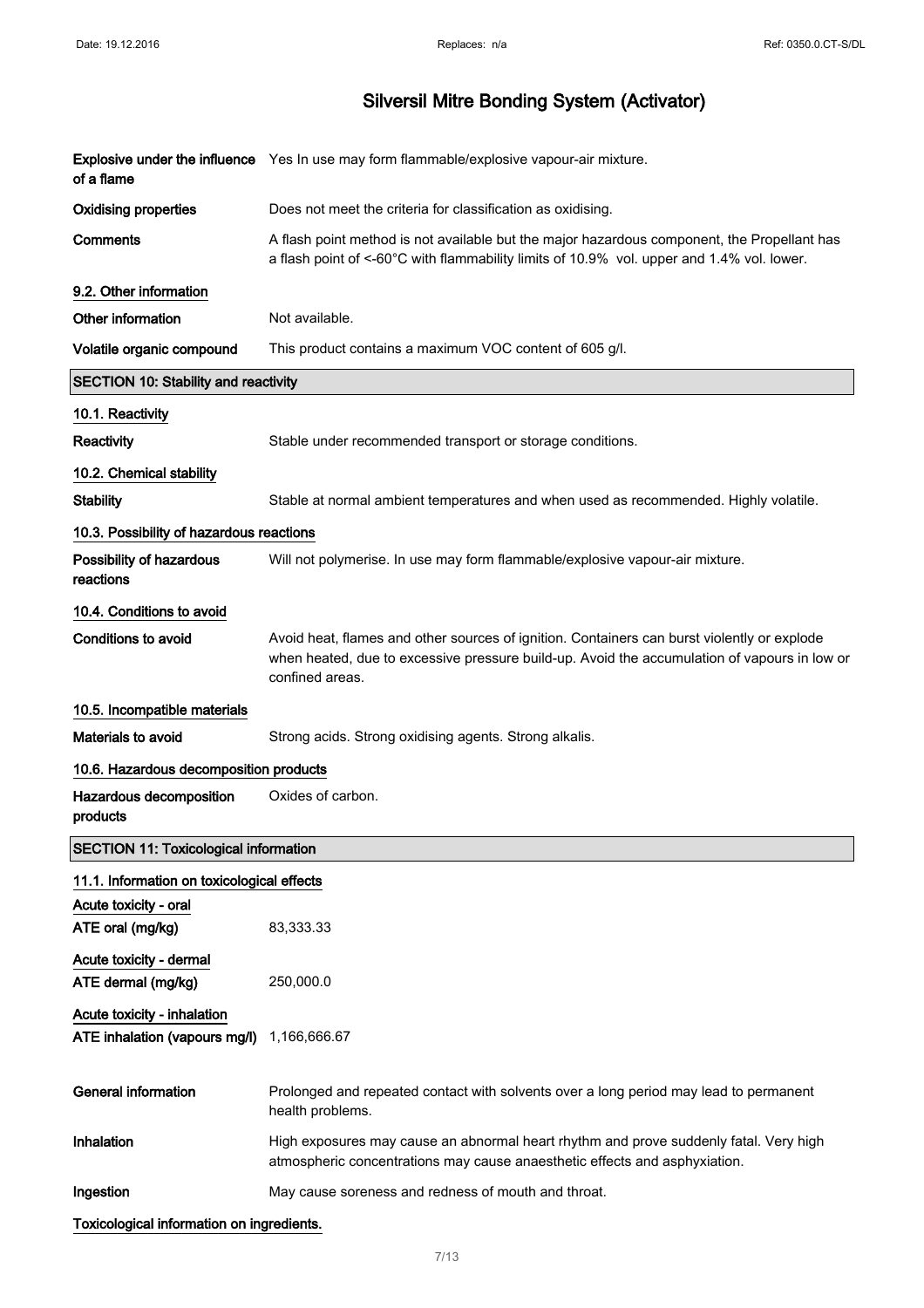## Hydrocarbons, C6-C7, n-alkanes, isoalkanes, cyclics, <5% n-hexane

| Skin corrosion/irritation                          |                                                                                                                |
|----------------------------------------------------|----------------------------------------------------------------------------------------------------------------|
| Skin corrosion/irritation                          | Skin irritation.                                                                                               |
| Serious eye damage/irritation                      |                                                                                                                |
| Serious eye<br>damage/irritation                   | Based on available data the classification criteria are not met.                                               |
| <b>Respiratory sensitisation</b>                   |                                                                                                                |
| <b>Respiratory sensitisation</b>                   | Based on available data the classification criteria are not met.                                               |
| Skin sensitisation                                 |                                                                                                                |
| <b>Skin sensitisation</b>                          | Based on available data the classification criteria are not met.                                               |
| Germ cell mutagenicity                             |                                                                                                                |
| Genotoxicity - in vitro                            | Based on available data the classification criteria are not met.                                               |
| Genotoxicity - in vivo                             | Based on available data the classification criteria are not met.                                               |
| Carcinogenicity                                    |                                                                                                                |
| Carcinogenicity                                    | Based on available data the classification criteria are not met.                                               |
| Specific target organ toxicity - single exposure   |                                                                                                                |
| STOT - single exposure                             | May cause drowsiness or dizziness.                                                                             |
| Specific target organ toxicity - repeated exposure |                                                                                                                |
|                                                    | STOT - repeated exposure Based on available data the classification criteria are not met.                      |
| Aspiration hazard                                  |                                                                                                                |
|                                                    |                                                                                                                |
| Aspiration hazard                                  | May be fatal if swallowed and enters airways.                                                                  |
|                                                    | PETROLEUM GASES, LIQUEFIED; PETROLEUM GAS                                                                      |
| Skin corrosion/irritation                          |                                                                                                                |
| Skin corrosion/irritation                          | Not irritating.                                                                                                |
| Germ cell mutagenicity                             |                                                                                                                |
| Genotoxicity - in vitro                            | This substance has no evidence of mutagenic properties.                                                        |
| Carcinogenicity                                    |                                                                                                                |
| Carcinogenicity                                    | No evidence of carcinogenicity in animal studies.                                                              |
| <b>Reproductive toxicity</b>                       |                                                                                                                |
| Reproductive toxicity -<br>fertility               | No evidence of reproductive toxicity in animal studies.                                                        |
| Specific target organ toxicity - single exposure   |                                                                                                                |
| STOT - single exposure                             | Gas or vapour is harmful on prolonged exposure or in high concentrations. High<br>concentrations may be fatal. |
| Aspiration hazard                                  |                                                                                                                |
| Aspiration hazard                                  | Not anticipated to present an aspiration hazard, based on chemical structure.                                  |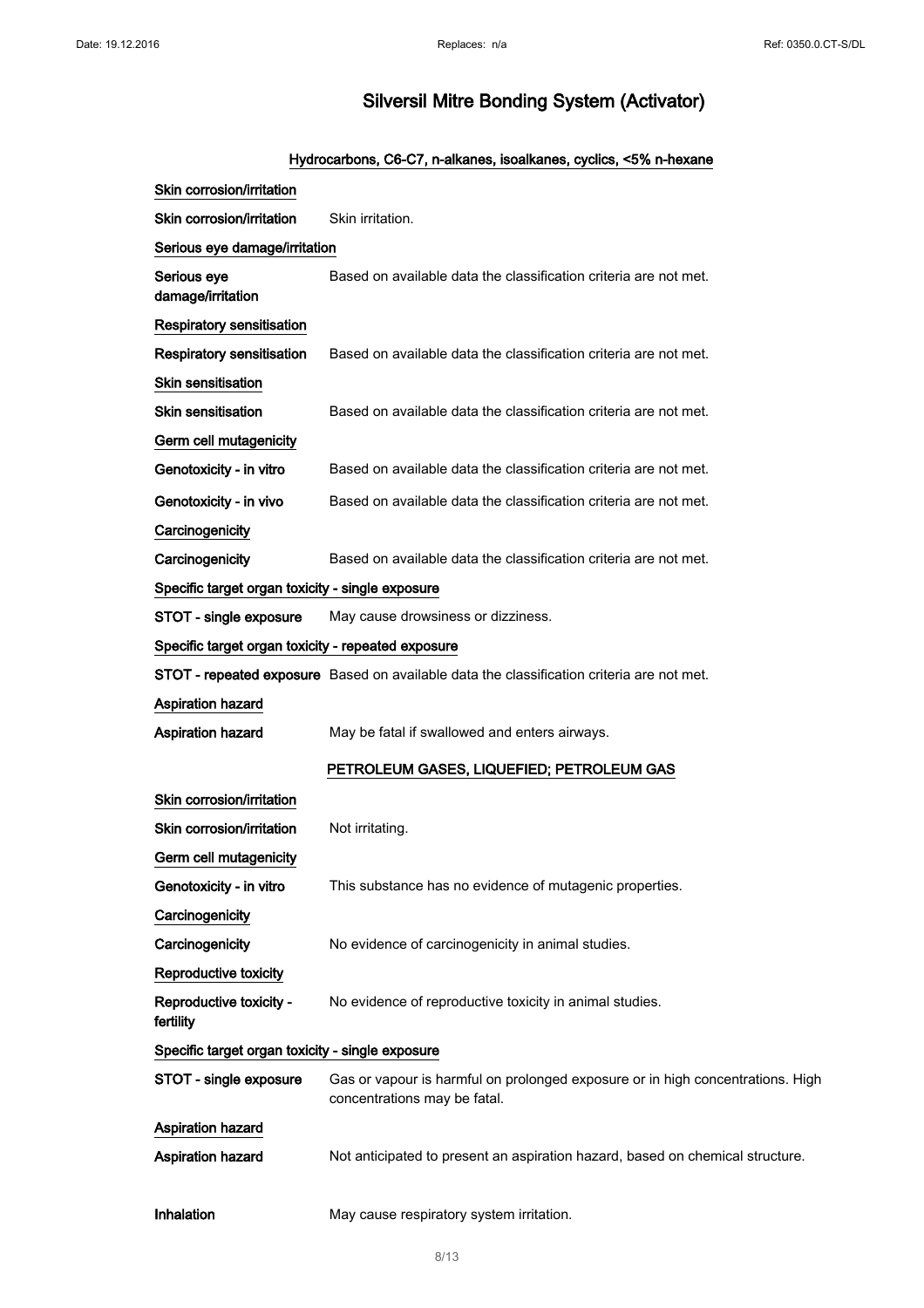| Skin contact   | Spray will evaporate and cool rapidly and may cause frostbite or cold burns if in<br>contact with skin. |
|----------------|---------------------------------------------------------------------------------------------------------|
| Route of entry | Inhalation Skin and/or eye contact                                                                      |
|                | N.N-DIMETHYL-PARA-TOLUIDINE                                                                             |

| <b>Toxicological effects</b>                                 | RTECS: XU5803000                                      |
|--------------------------------------------------------------|-------------------------------------------------------|
| Acute toxicity - inhalation                                  |                                                       |
| Acute toxicity inhalation<br>(LC <sub>so</sub> vapours mg/l) | 1,400.0                                               |
| Germ cell mutagenicity                                       |                                                       |
| Genotoxicity - in vitro                                      | rat-intraperitoneal mouse-intraperitoneal             |
| Genotoxicity - in vivo                                       | DNA damage and/or repair:                             |
|                                                              |                                                       |
| Inhalation                                                   | Upper respiratory irritation. Toxic by inhalation.    |
| Ingestion                                                    | Toxic if swallowed.                                   |
| <b>Skin contact</b>                                          | Liquid may irritate skin. Toxic in contact with skin. |
| Eye contact                                                  | May cause eye irritation.                             |
| Target organs                                                | Respiratory system, lungs Eyes                        |

## SECTION 12: Ecological Information

| Ecotoxicity    |                                           | The product contains substances which are toxic to aquatic organisms and which may cause<br>long-term adverse effects in the aquatic environment. Avoid the spillage or runoff entering<br>drains, sewers or watercourses. |  |
|----------------|-------------------------------------------|----------------------------------------------------------------------------------------------------------------------------------------------------------------------------------------------------------------------------|--|
| 12.1. Toxicity |                                           |                                                                                                                                                                                                                            |  |
| Toxicity       |                                           | Toxic to aquatic organisms, may cause long-term adverse effects in the aquatic environment.                                                                                                                                |  |
|                | Ecological information on ingredients.    |                                                                                                                                                                                                                            |  |
|                |                                           | PETROLEUM GASES, LIQUEFIED; PETROLEUM GAS                                                                                                                                                                                  |  |
|                | <b>Toxicity</b>                           | Not regarded as dangerous for the environment.                                                                                                                                                                             |  |
|                |                                           | N,N-DIMETHYL-PARA-TOLUIDINE                                                                                                                                                                                                |  |
|                | Acute toxicity - fish                     | LC <sub>50</sub> , 96 hours: 46-52 mg/l, Fish                                                                                                                                                                              |  |
|                | Acute toxicity - aquatic<br>invertebrates | Not available.                                                                                                                                                                                                             |  |
|                | Acute toxicity - aquatic<br>plants        | Not available.                                                                                                                                                                                                             |  |
|                | 12.2. Persistence and degradability       |                                                                                                                                                                                                                            |  |
|                |                                           | Persistence and degradability The degradability of the product is not known.                                                                                                                                               |  |

### Ecological information on ingredients.

### Hydrocarbons, C6-C7, n-alkanes, isoalkanes, cyclics, <5% n-hexane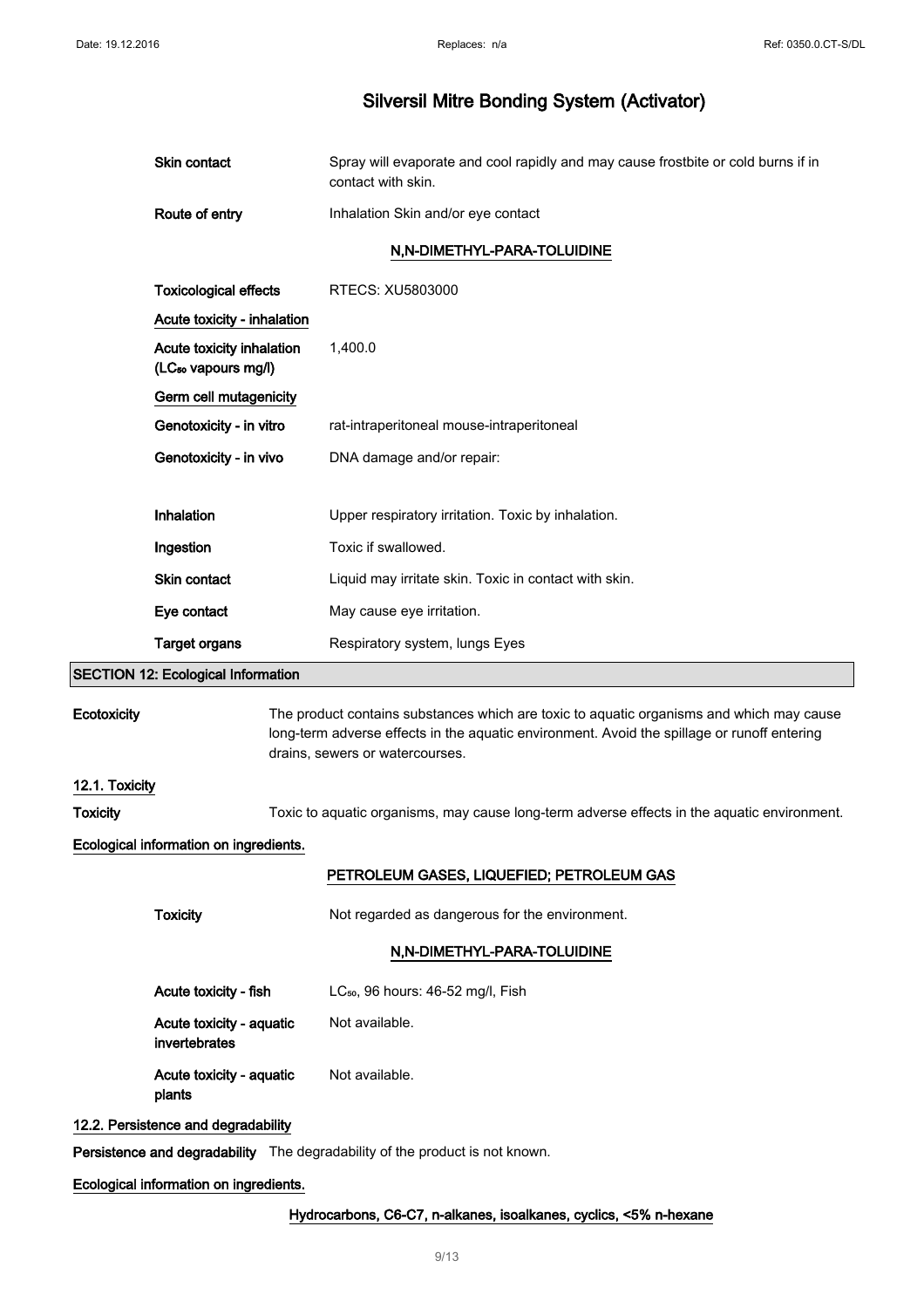| Persistence and<br>degradability         |                | No data available.                                                                                       |
|------------------------------------------|----------------|----------------------------------------------------------------------------------------------------------|
|                                          |                | PETROLEUM GASES, LIQUEFIED; PETROLEUM GAS                                                                |
| Persistence and<br>degradability         |                | The product is degraded completely by photochemical oxidation.                                           |
|                                          |                | N,N-DIMETHYL-PARA-TOLUIDINE                                                                              |
| Persistence and<br>degradability         |                | No data available.                                                                                       |
| 12.3. Bioaccumulative potential          |                |                                                                                                          |
| <b>Bioaccumulative potential</b>         |                | Readily evaporates from water/soil due to high volatility.                                               |
| <b>Partition coefficient</b>             | Not available. |                                                                                                          |
| Ecological information on ingredients.   |                |                                                                                                          |
|                                          |                | Hydrocarbons, C6-C7, n-alkanes, isoalkanes, cyclics, <5% n-hexane                                        |
| <b>Bioaccumulative potential</b>         |                | Not available.                                                                                           |
| <b>Partition coefficient</b>             |                | log Pow: 3.4-4.6                                                                                         |
|                                          |                | PETROLEUM GASES, LIQUEFIED; PETROLEUM GAS                                                                |
| <b>Bioaccumulative potential</b>         |                | Bioaccumulation is unlikely.                                                                             |
|                                          |                | N,N-DIMETHYL-PARA-TOLUIDINE                                                                              |
| Bioaccumulative potential Not available. |                |                                                                                                          |
| 12.4. Mobility in soil                   |                |                                                                                                          |
| <b>Mobility</b>                          | Volatile       |                                                                                                          |
| Ecological information on ingredients.   |                |                                                                                                          |
|                                          |                | PETROLEUM GASES, LIQUEFIED; PETROLEUM GAS                                                                |
| <b>Mobility</b>                          |                | The product contains volatile organic compounds (VOCs) which will evaporate<br>easily from all surfaces. |
|                                          |                | N,N-DIMETHYL-PARA-TOLUIDINE                                                                              |
| <b>Mobility</b>                          |                | No data available.                                                                                       |
| 12.5. Results of PBT and vPvB assessment |                |                                                                                                          |
| Results of PBT and vPvB<br>assessment    | Not determined |                                                                                                          |
| Ecological information on ingredients.   |                |                                                                                                          |
|                                          |                | PETROLEUM GASES, LIQUEFIED; PETROLEUM GAS                                                                |
| Results of PBT and vPvB<br>assessment    |                | This product does not contain any substances classified as PBT or vPvB.                                  |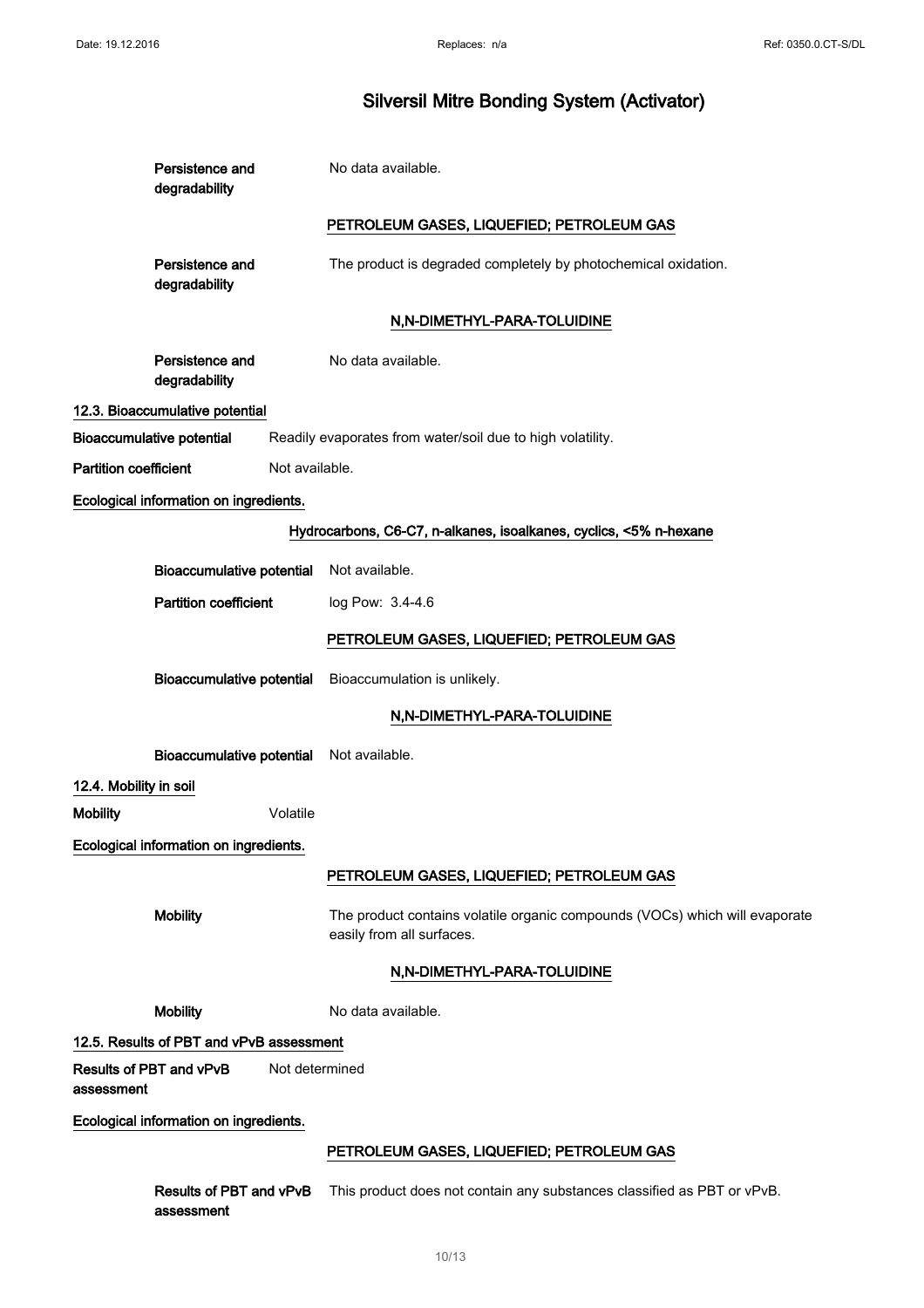### 12.6. Other adverse effects

Other adverse effects None known.

Ecological information on ingredients.

#### Hydrocarbons, C6-C7, n-alkanes, isoalkanes, cyclics, <5% n-hexane

| Other adverse effects | The product contains a substance which is toxic to aguatic organisms and which |
|-----------------------|--------------------------------------------------------------------------------|
|                       | may cause long-term adverse effects in the aquatic environment.                |

### SECTION 13: Disposal considerations

| 13.1. Waste treatment methods |                                                                                                                                                                                                                                                                                                                                                                                 |  |
|-------------------------------|---------------------------------------------------------------------------------------------------------------------------------------------------------------------------------------------------------------------------------------------------------------------------------------------------------------------------------------------------------------------------------|--|
| General information           | Ensure containers are empty before discarding (explosion risk). Must not be disposed of<br>together with household waste.                                                                                                                                                                                                                                                       |  |
| Disposal methods              | Do not puncture or incinerate, even when empty. Avoid the spillage or runoff entering drains,<br>sewers or watercourses. Dispose of waste to licensed waste disposal site in accordance with<br>the requirements of the local Waste Disposal Authority. Residues and empty containers<br>should be taken care of as hazardous waste according to local and national provisions. |  |
| Waste class                   | Full or Partially Empty Aerosol: 16 05 04, Empty Aerosol: 15 01 10 (Containing hazardous<br>residues). Empty Aerosol: 15 01 04 (No hazardous residues).                                                                                                                                                                                                                         |  |

# SECTION 14: Transport information

| General                              | This product is packed in accordance with the Limited quantity Provisions of CDGCPL2, ADR<br>and IMDG. These provisions allow the transport of aerosols of less than 1 litre packed in<br>cartons of less than 30kg gross weight to be exempt from control providing they are labelled in<br>accordance with the requirements of those regulations to show that they are transported as<br>Limited Quantities. Aerosols not so packed must show the following. |
|--------------------------------------|----------------------------------------------------------------------------------------------------------------------------------------------------------------------------------------------------------------------------------------------------------------------------------------------------------------------------------------------------------------------------------------------------------------------------------------------------------------|
| 14.1. UN number                      |                                                                                                                                                                                                                                                                                                                                                                                                                                                                |
| UN No. (ADR/RID)                     | 1950                                                                                                                                                                                                                                                                                                                                                                                                                                                           |
| UN No. (IMDG)                        | 1950                                                                                                                                                                                                                                                                                                                                                                                                                                                           |
| UN No. (ICAO)                        | 1950                                                                                                                                                                                                                                                                                                                                                                                                                                                           |
| 14.2. UN proper shipping name        |                                                                                                                                                                                                                                                                                                                                                                                                                                                                |
| Proper shipping name<br>(ADR/RID)    | <b>AEROSOLS</b>                                                                                                                                                                                                                                                                                                                                                                                                                                                |
| Proper shipping name<br>(IMDG)       | <b>AEROSOLS</b>                                                                                                                                                                                                                                                                                                                                                                                                                                                |
| Proper shipping name (ICAO) AEROSOLS |                                                                                                                                                                                                                                                                                                                                                                                                                                                                |
| Proper shipping name (ADN) AEROSOLS  |                                                                                                                                                                                                                                                                                                                                                                                                                                                                |
| 14.3. Transport hazard class(es)     |                                                                                                                                                                                                                                                                                                                                                                                                                                                                |
| <b>ADR/RID class</b>                 | 2.5F                                                                                                                                                                                                                                                                                                                                                                                                                                                           |
| <b>ADR/RID label</b>                 | 2.1                                                                                                                                                                                                                                                                                                                                                                                                                                                            |
| <b>IMDG class</b>                    | 2.1                                                                                                                                                                                                                                                                                                                                                                                                                                                            |
| <b>ICAO class/division</b>           | 2.1                                                                                                                                                                                                                                                                                                                                                                                                                                                            |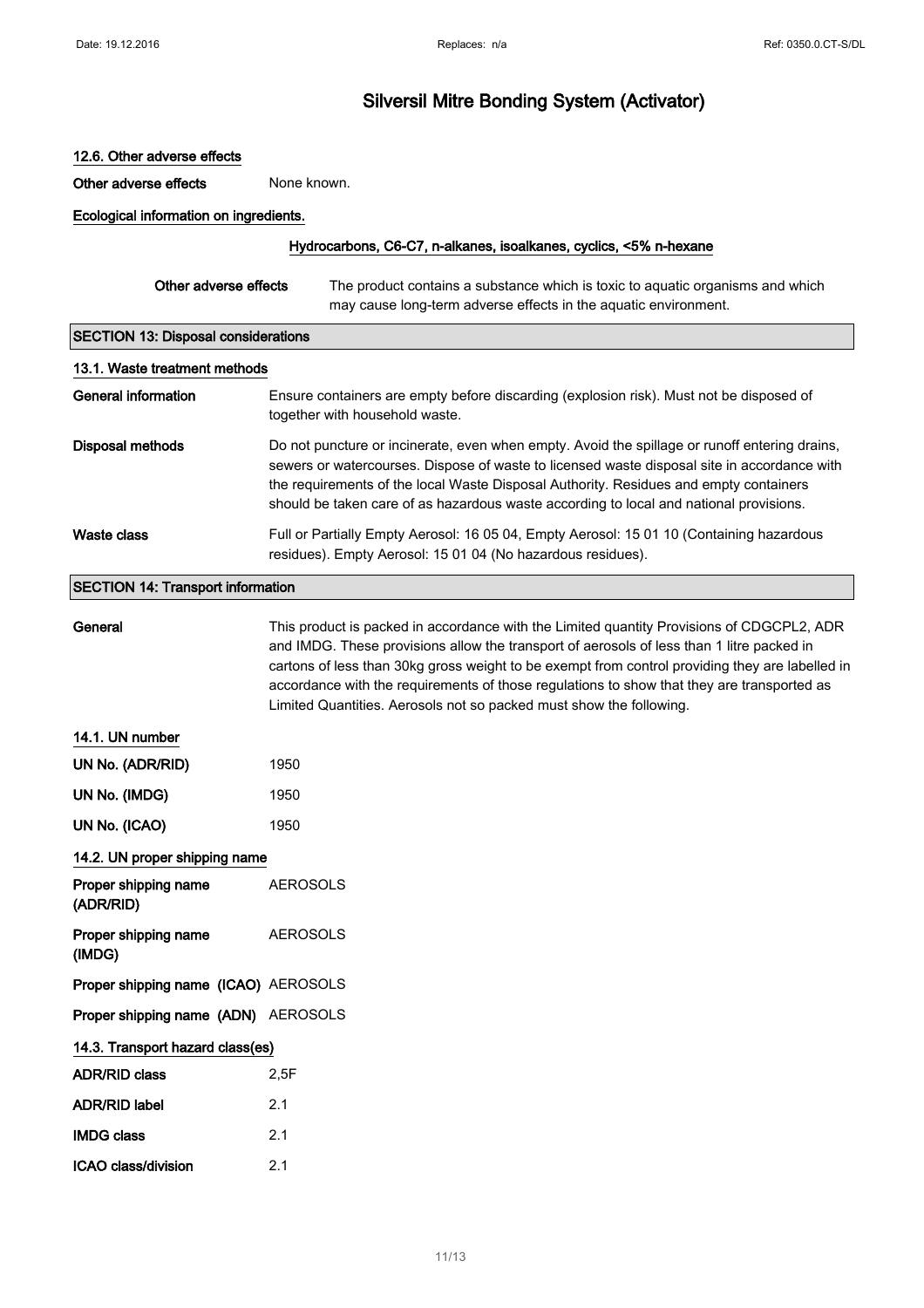# Mitre Bonding System (Activator)

#### Transport labels



## 14.4. Packing group

Not applicable.

#### 14.5. Environmental hazards

#### Environmentally hazardous substance/marine pollutant



14.6. Special precautions for user

EmS F-D, S-U

Tunnel restriction code (D)

#### 14.7. Transport in bulk according to Annex II of MARPOL73/78 and the IBC Code

Transport in bulk according to Not applicable. Annex II of MARPOL 73/78 and the IBC Code

### SECTION 15: Regulatory information

### 15.1. Safety, health and environmental regulations/legislation specific for the substance or mixture

| <b>National regulations</b>                                      | The Aerosol Dispensers Regulations 2009 (SI 2009 No. 2824).<br>Control of Substances Hazardous to Health Regulations 2002 (as amended).<br>Health and Safety at Work etc. Act 1974 (as amended).                                                                                                                                                                                                           |
|------------------------------------------------------------------|------------------------------------------------------------------------------------------------------------------------------------------------------------------------------------------------------------------------------------------------------------------------------------------------------------------------------------------------------------------------------------------------------------|
| EU legislation                                                   | Regulation (EC) No 1907/2006 of the European Parliament and of the Council of 18<br>December 2006 concerning the Registration, Evaluation, Authorisation and Restriction of<br>Chemicals (REACH) (as amended).<br>Regulation (EC) No 1272/2008 of the European Parliament and of the Council of 16<br>December 2008 on classification, labelling and packaging of substances and mixtures (as<br>amended). |
| Guidance                                                         | Approved Classification and Labelling Guide (Sixth edition) L131.<br>Workplace Exposure Limits EH40.                                                                                                                                                                                                                                                                                                       |
| <b>Authorisations (Title VII</b><br><b>Regulation 1907/2006)</b> | No specific authorisations are known for this product.                                                                                                                                                                                                                                                                                                                                                     |
| <b>Restrictions (Title VIII</b><br><b>Regulation 1907/2006)</b>  | No specific restrictions on use are known for this product.                                                                                                                                                                                                                                                                                                                                                |

#### 15.2. Chemical safety assessment

No chemical safety assessment has been carried out.

#### SECTION 16: Other information

| <b>Classification procedures</b> | Aerosol 1 - H222, H229: Weight of evidence. Skin Irrit. 2 - H315: Calculation method. STOT |
|----------------------------------|--------------------------------------------------------------------------------------------|
| according to Regulation (EC)     | SE 3 - H336: Calculation method. Aquatic Chronic 2 - H411: Calculation method.             |
| 1272/2008                        |                                                                                            |
| <b>Issued by</b>                 | <b>Technical Department</b>                                                                |